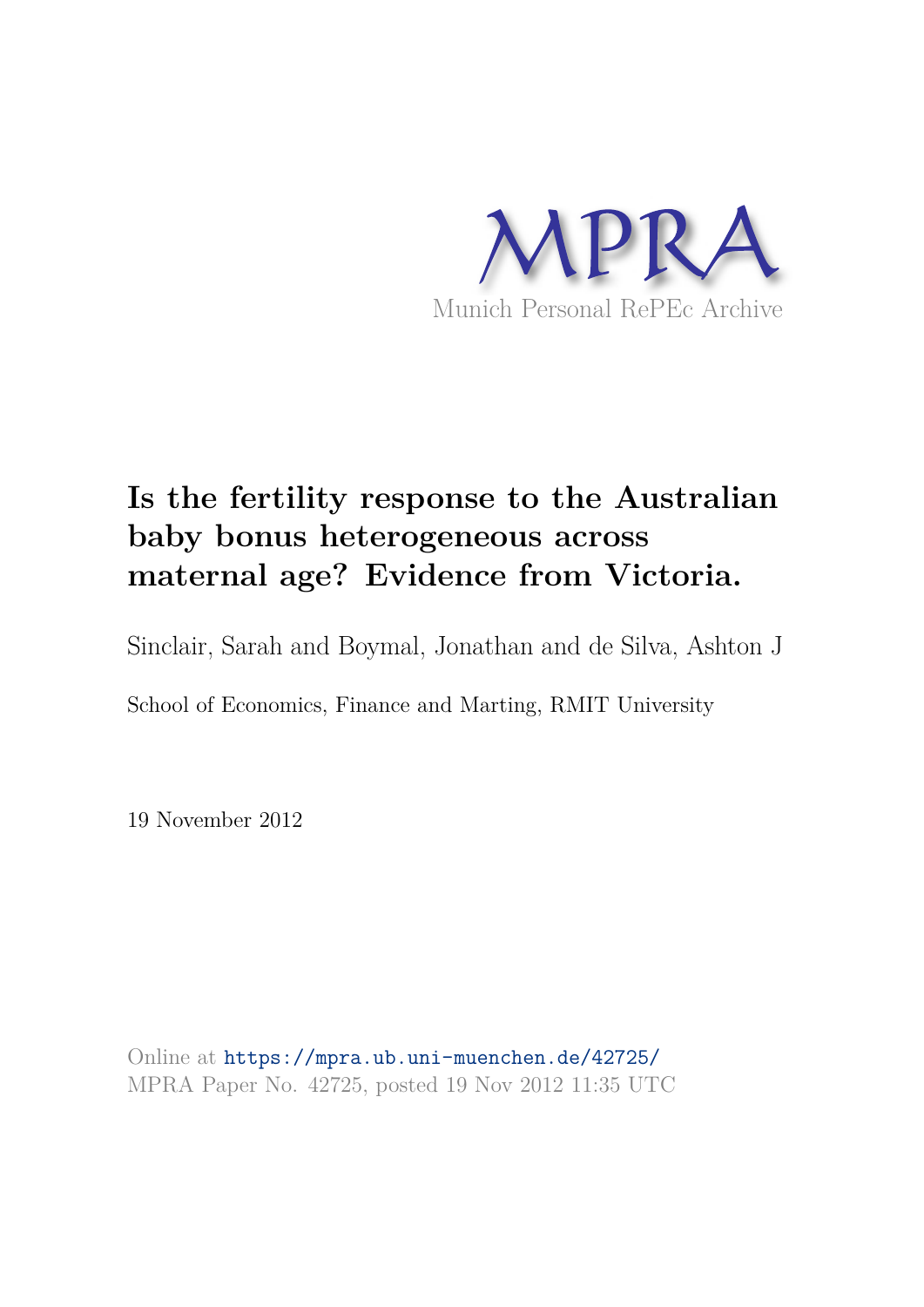## IS THE FERTILITY RESPONSE TO THE AUSTRALIAN BABY BONUS HETEROGENEOUS ACROSS MATERNAL AGE? EVIDENCE FROM VICTORIA.

## SARAH SINCLAIR\*<sup>1</sup> , JONATHAN BOYMAL\*, ASHTON DE SILVA\*

School of Economics Finance and Marketing

RMIT University

Melbourne Victoria

October 2012

#### ABSTRACT

*The Australian baby bonus, offering parents \$3,000 on the birth of a child, was announced on May 11 2004. The focus of this paper is to analyse the response to the policy across maternal age levels in order to separate policy effects from prevailing demographic trends such as recuperation of previously postponed births. Using multivariate time series analysis, we find that all age groups except teenagers show a positive fertility response to the policy. The results suggest that the policy may have elicited fertility behaviour change, evidenced by a higher cumulative growth in fertility of maternal age groups 20-24 and 24-30 which is sustained past 2008 even as a growth in birth ratios of older age groups was stabilising. A short term birth timing effect was also estimated to further explore the extent to which incentives matter for decisions around family formation.* 

Keywords; Baby bonus, fertility, family policy, postponement, recuperation, age specific fertility, STAMP

JEL codes: J11,J13,J18

<sup>&</sup>lt;sup>1</sup> Corresponding Author: Sarah Sinclair, School of Economic Finance and Marketing, RMIT University, 445 Swanston Street, Melbourne VIC 3000. Email: Sarah.sinclair@rmit.edu.au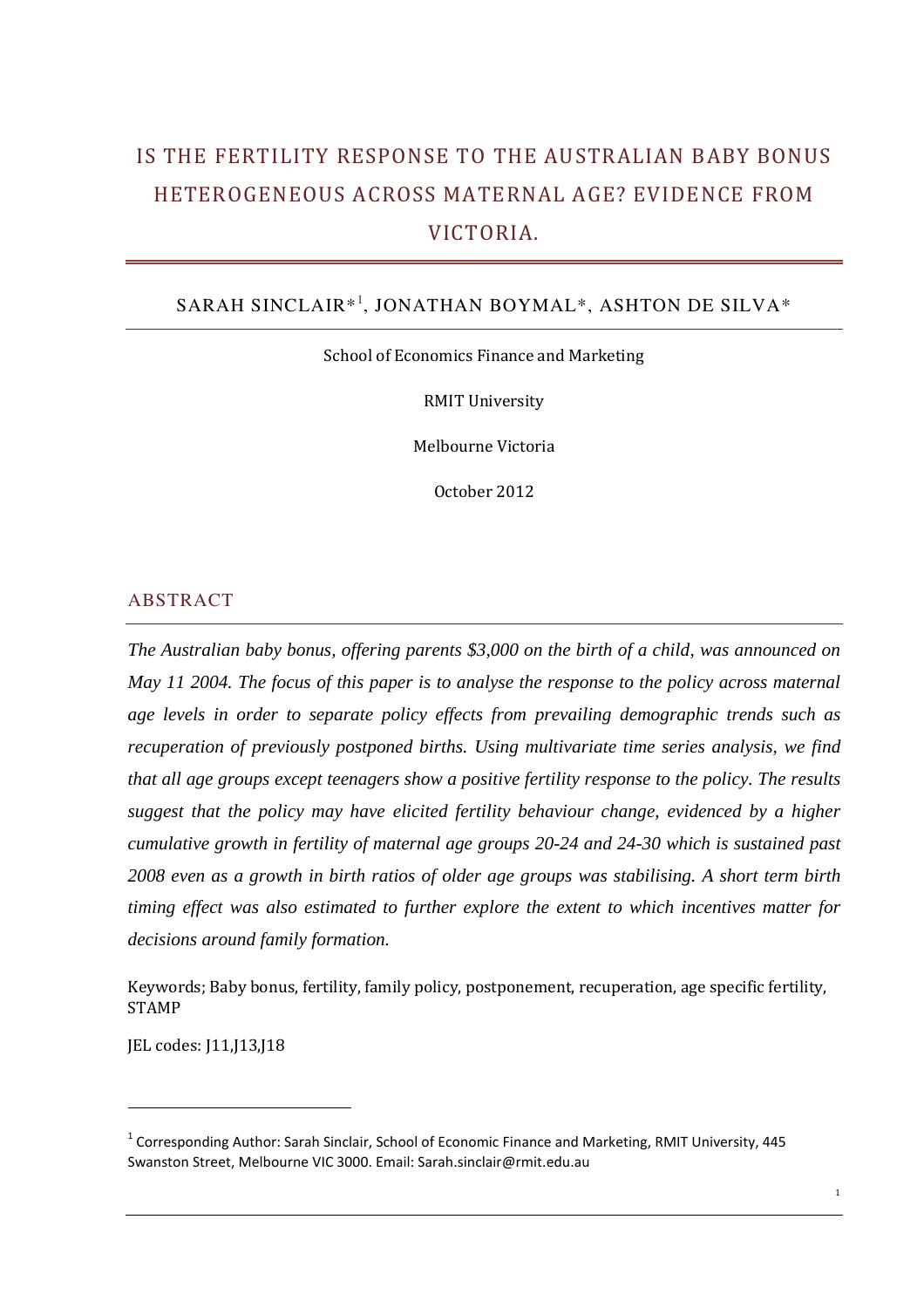## INTRODUCTION

 $\overline{a}$ 

Australia, like most developed countries experiencing below replacement fertility levels, has observed a significant ageing of women commencing child bearing and rearing. Fundamental changes in society such as rising education and employment opportunities for women, coupled with greater access to the contraceptive pill, saw women in the mid 2000's more likely to be having children in their early thirties, as opposed to their early 20's, as was the case in the 1960's (ABS 2012). The Australian total fertility rate<sup>2</sup> (TFR) was also declining over this time period and in 2003 the TFR was 1.75, having been below replacement level (2.1) for 28 years (ABS 2011).

Low fertility rates may be a reflection of an inability to achieve desired family size due to an array of constraints including financial, work and partner related, fecundity and not necessarily "for the lack of wanting kids" (Weston et al. 2004). It is estimated that if couples could achieve their desired fertility rate in Australia, the fertility rate would be at, or close to replacement (2.1) (Gray et al. 2008; Holton et al. 2011). This gap between observed and desired fertility, coupled with governmental concerns about structural ageing provides some rationale for the introduction of a birth subsidy policy, reducing financial barriers to desired fertility.

In May 2004 the Australian Government announced the introduction of a universal maternity payment, better known as the baby bonus<sup>3</sup>. The federal government initially paid each mother a lump sum payment of \$3,000 for each child born after  $30<sup>th</sup>$  June 2004, which was increased in July 2006 and July 2008 to \$4000 and \$5000 respectively<sup>4</sup>. Since the policy introduction

 $2u$  The total fertility rate (TFR) represents the number of children a female could expect to bear during her lifetime if she experienced current age specific fertility rates at each age of her reproductive life' (ABS 2012) Catalogue 1367

 $3$  Refer to table one for a schedule of payments from its introduction in 2004 through to 2009. The maternity payment later called the "baby bonus" replaced two birth subsidy programs, one which was means tested and the other which worked through the taxation system. The maternity payment of \$842 was limited to those women on modest incomes while the maternity allowance, which was characterized by low utilization rates, functioned as a delayed tax rebate over a five year period and most benefitted those women on higher incomes in the year prior to maternity leave. See Gans and Leigh (2009) for a more detailed review.

 $^4$  Other significant changes include a change in payment format. From January 2007, payment was made in 13 installments to those mothers aged less than 18. In addition, from January 1 2009 the Baby bonus was payable in installments to all age groups in addition to being means tested if the total family income equaled \$75,000 or less, in the first 6 months following the birth of the child.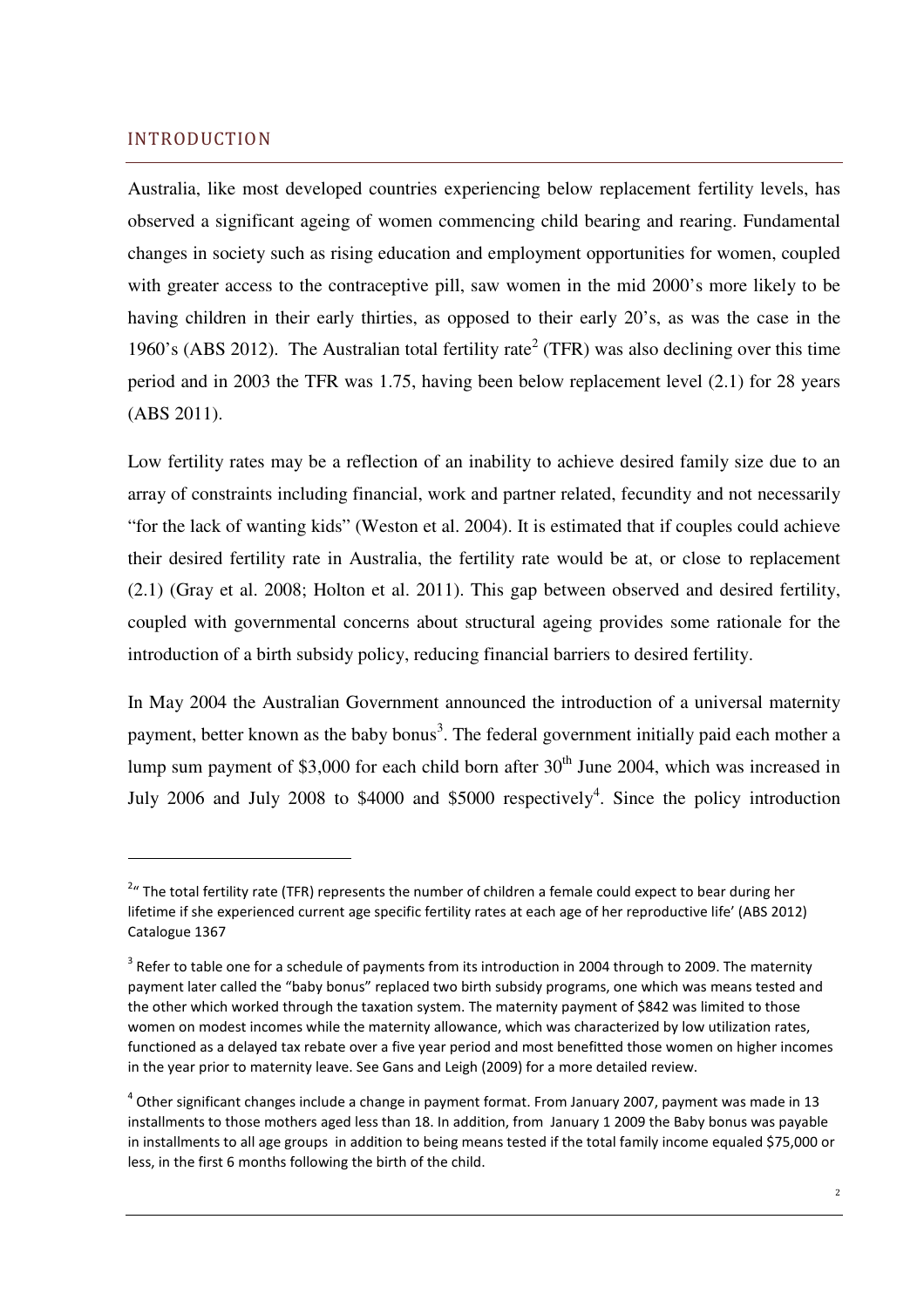Australia has observed a turnaround in the decline in period fertility measures with a TFR of 1.89 in 2010.

Extending a baby bonus policy impact analysis presented in an earlier paper by Sinclair et al. (2012), this paper uses Victorian birth data to identify whether there has been any heterogeneous response to the baby bonus policy across maternal age groups. In doing so, it is possible to begin to separate the policy effects from prevailing demographic trends such as postponement and recuperation. This is important, as recuperation of previously postponed births is often cited as the driving force behind the observed increase in the TFR in the years following the policy introduction (Parr and Guest 2011).

The maternal age specific responses to the incentives of the baby bonus are explored using Victorian population data, sourced from the Victorian Perinatal Data Collection (VDPC)<sup>5</sup> and analysed using multivariate structural time series modelling, known as seemingly unrelated time series equations (SUTSE) (Harvey 1991).

#### BACKGROUND

 $\overline{a}$ 

Policies that change incentives to childbearing can induce a number of fertility effects. Firstly a birth subsidy may increase quantum or level of fertility and secondly it can influence the timing of births, inducing 'tempo' effects such as recuperation or anticipation. Period fertility measures often reflect an interplay between quantum and tempo fertility (Sobotka  $2003$ )<sup>6</sup>. Finally, a short term birth timing effect, where, when possible, parents move birth dates to be eligible for the policy payment, has also been explored by Gans and Leigh (2009).

In the last couple of decades, many OECD countries have experienced changes in fertility patterns due to childbearing postponement and recuperation effects, demonstrated by the fertility rates of younger and older women moving in opposite directions (D'Addio and d' Ecole 2005).<sup>7</sup> Correlation in the decline of TFRs with a delaying of motherhood suggests that fertility postponement may be a causal factor of longer term fertility decline. This relationship

<sup>&</sup>lt;sup>5</sup> http://www.health.vic.gov.au/ccopmm/vpdc/index.htm

<sup>&</sup>lt;sup>6</sup>Tempo effects are non-neutral in the longer term and can generate a positive fertility momentum (Lutz and Skirbekk 2005). More policy-induced births today may also positively impact on the number of births in future generations through echo effects.

<sup>&</sup>lt;sup>7</sup> There are two components of period fertility: Quantum which is underlying fertility and tempo which captures changes in the timing of births (Testa et al. 2011)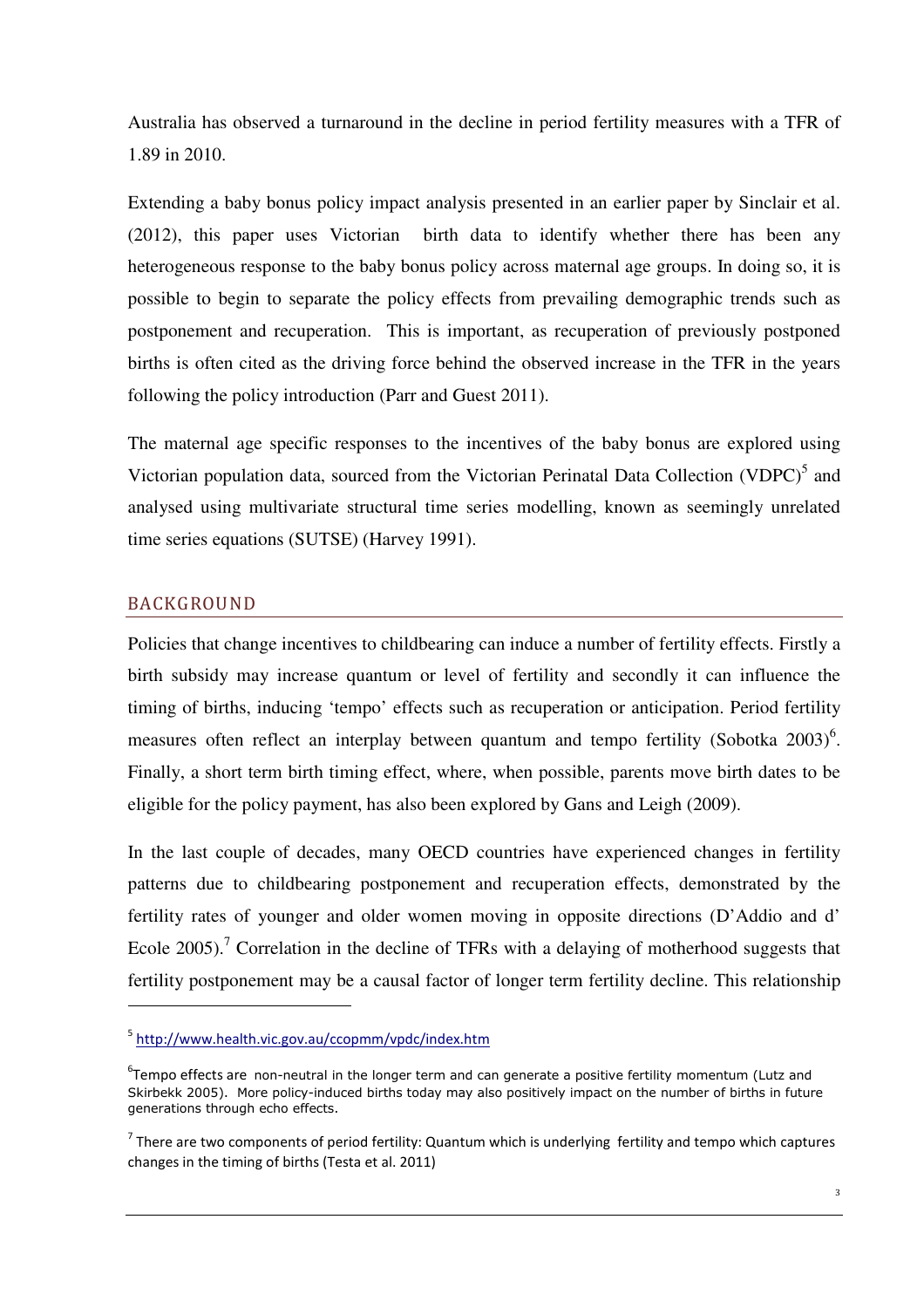between later commencement of childbearing and completed fertility, depends on the levels of recuperation of postponed births. The implications of postponement on completed fertility are most severe if postponement leads to foregone births, due to the fact that older mothers face higher risks of reduced fecundity, infertility and childlessness (Leridon 2010). Interestingly a study of EU member states by Van Nimwegen and Beets (2009) estimate that a stop in postponement would raise completed cohort fertility by 10%. However, the correlation between increasing average age at first birth and declining completed fertility does not hold in all cases, with countries such as Denmark and France observing later ages to childbearing but strong recuperation (Testa et al. 2011; Bratti and Tatsiramos 2010).

Recently in Europe there are some signs of fertility recovery or stabilisation although there are differential effects across countries (Hoorens et al. 2011)**<sup>8</sup> .** It is suggested that differences in family policy provisions across countries may be driving the differential fertility outcomes (Kwalwij 2010). As stated by Hoorens (2011), the extent to which policy has impacted on fertility rates in Europe over this period are uncertain, complicated by policy interventions not being uniform, and the stabilisation of decline in fertility rates at younger maternal ages (Hoorens et al. 2011).Where fertility behaviour is changing, the effects are most pronounced for younger age groups. Where behaviour is not changing there will be age specific effects driven by the momentum of past changes in behaviour, such as the recuperation of previously postponed births (McDonald and Kippen 2007). This importance of identifying an age specific policy response is reiterated by McDonald and Kippen (2007) who state that "A reversal of a trend…. should affect all groups simultaneously but should have a larger impact for more recent cohorts" (McDonald and Kippen 2007).

Microeconomic theory predicts that individuals respond to incentives and thus cash subsidies would increase fertility (Becker 1965; Becker and Barro 1988). Underlying this relationship is the assumption that parents, in general, make rational choices about the timing and number of children they have within a cost – benefit framework. A subsidy to lower the cost or "price" of children would be expected to increase the quantity demanded of children and this would be reflected in higher birth numbers.

 $8$  Bongaarts and Sobka (2010) attribute the recent rises in European fertility to a slowing of the pace of fertility postponement, inevitable given the natural fertility age limits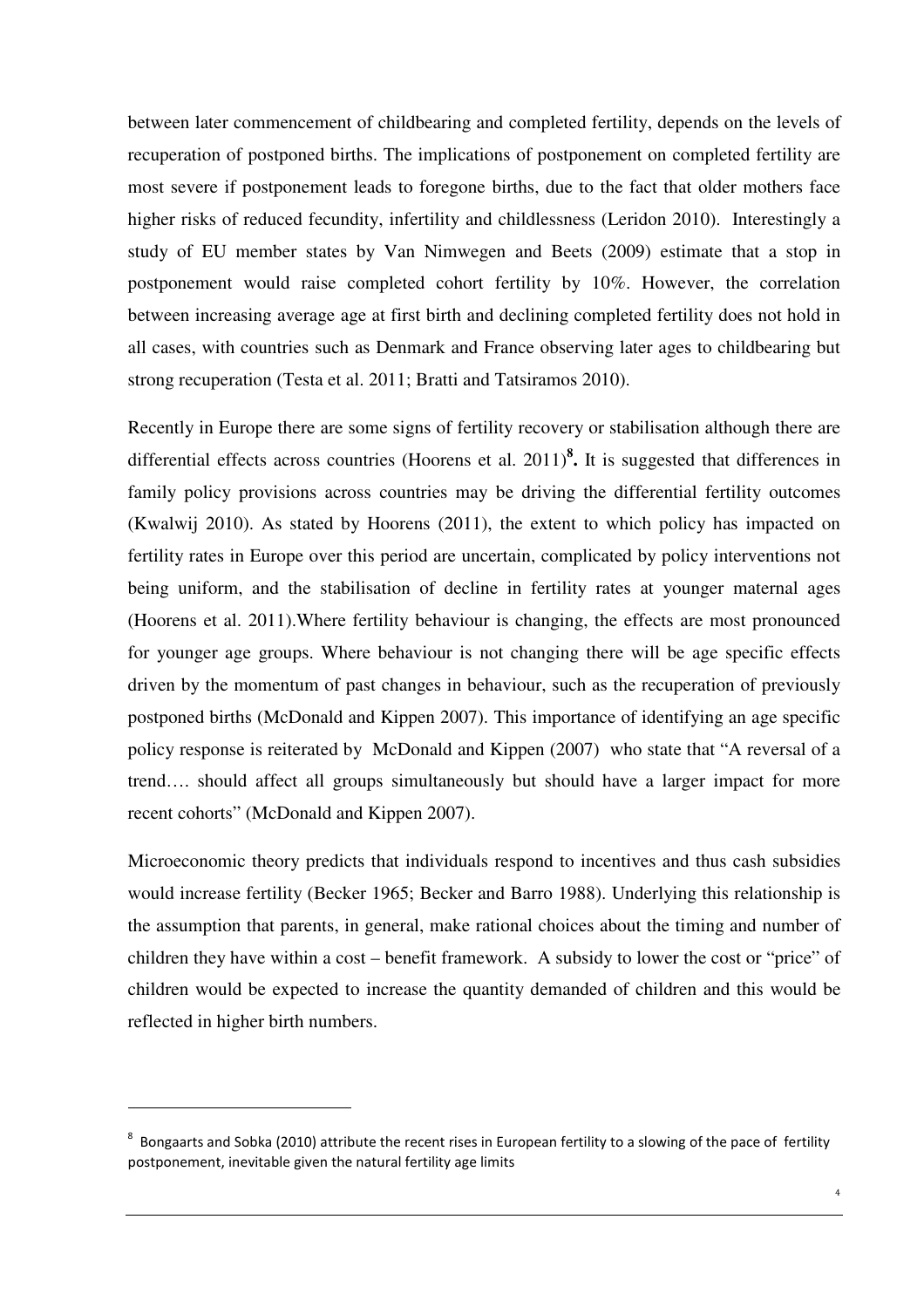Fertility behaviour is a function of the direct costs of children, but also the opportunity cost in terms of loss of income, career progression and or education (capital investment) possibilities due to childbearing. The interaction of these social and economic variables is complex, for example rising female labour participation rates, less gender specialisation, and higher human capital investment and wages for women represents rising family incomes yet a higher opportunity cost to childbearing<sup>9</sup>. Women with strong attachments to the labour force can benefit by delaying births to minimize the effect of forgone wages and foregone human capital accumulation. Indeed Miller (2009) finds that delay of motherhood leads to increase of lifetime earnings of 9% per year, hence higher opportunity costs to childbearing at younger age drives postponement (Miller 2009).

The first contribution of this paper is to identify if Victorian women of different age groups react differently or simultaneously to the policy and in doing so separate policy induced fertility outcomes from underlying demographic trends such as postponement and recuperation effects.

The second contribution of this paper, is to identify if the policy induced an age specific short term birth timing effect. Gans and Leigh (2009) estimate that due to the anticipated introduction<sup>10</sup> of the baby bonus policy that over a 1000 births were "moved" to ensure eligibility for the payment in July 2004 (Gans and Leigh 2009). This parental response to economic incentives is observed in the analysis presented in an earlier paper by Sinclair et al (2012). In this paper the previous analysis is extended to determine the existence of a heterogeneous short run birth timing response to the policy introduction across maternal age groups (Sinclair et al. 2012).

<sup>&</sup>lt;sup>9</sup> Studies have documented that the correlation between TFR and female labour force participation changed sign since the 1980's where female labour force participation more recently is associated with a positive effect on fertility (Ahn and Mira 2002; Thévenon and Gauthier 2011)

 $10$  The introduction of the policy was announced on the 11th May 2004 and introduced 1 July 2004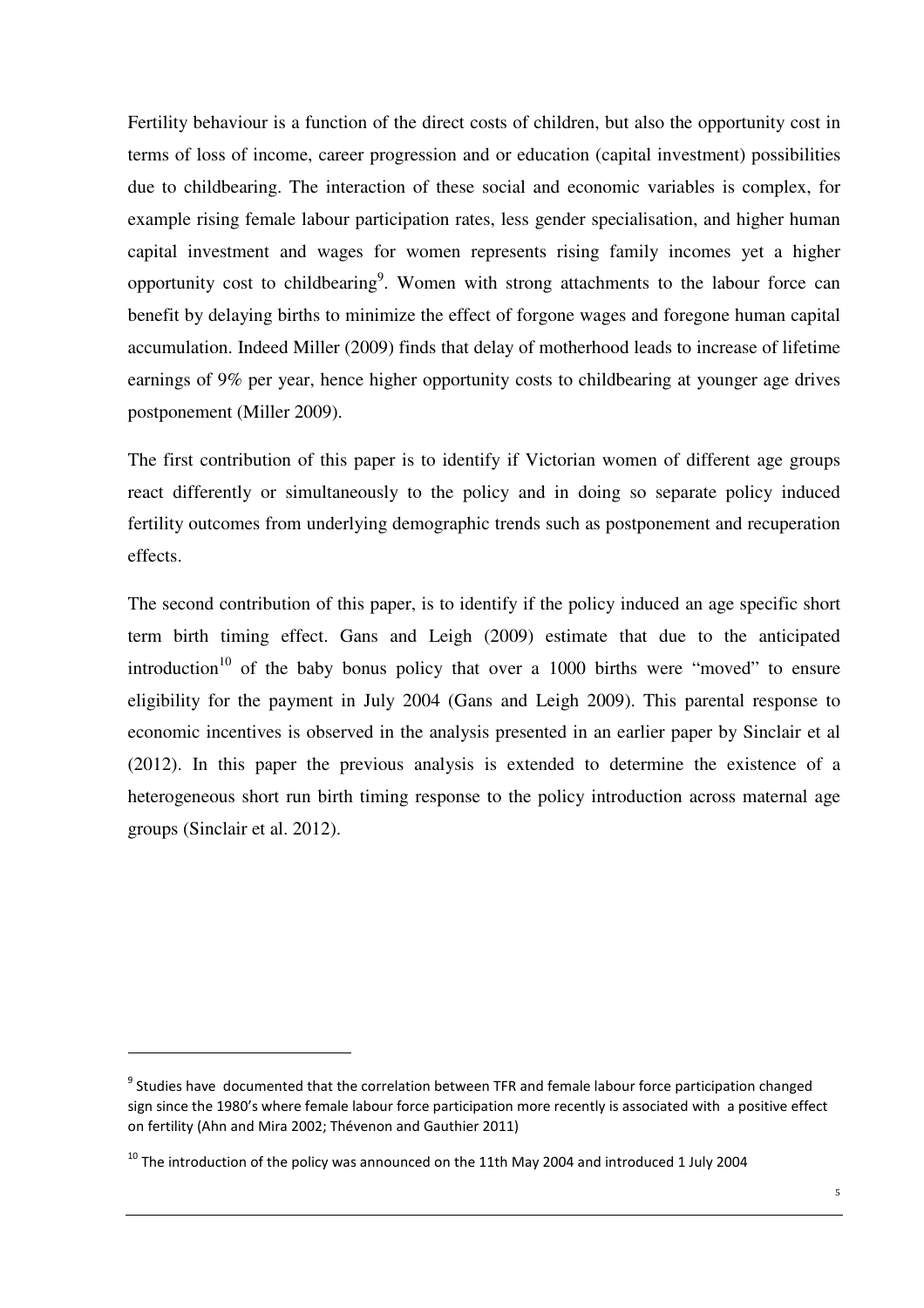#### EMPIRICAL LITERATURE REVIEW

 $\overline{a}$ 

Given the predicted adverse social and economic consequences of low fertility, primarily due to high dependency rates of future generations, governments worldwide have been examining policy options to help families achieve their fertility preferences. According to Bongaarts (2008) policies will be most likely to succeed if they focus on closing the gap between actual and ideal period fertility<sup>11</sup>. In line with Lutz and Skirbeck (2005), Bongaarts (2008) advocates that policies which reduce or reverse tempo effects can have substantial impacts on future dependency ratios (Bongaarts 2008).

Empirically, there is mixed evidence on the impact of policy measures on both the timing and quantum effects of fertility. Hoorens et al (2011) in their analysis of European fertility, concede that policies can have an effect on reproductive behaviour although individual policy effects can be small (Hoorens et al. 2011). The policy fertility causality is complex and difficult to quantify especially when comparing across countries where policy, economic and social contexts vary (Gauthier 2007). A review of empirical evidence linking family policies and fertility by Gauthier (2007) generally finds small positive effects on fertility. Gauthier points out the complexity of the fertility decision making process and the resulting need to isolate the impact of policies from other possible determinants. Indeed a more recent paper by Gauthier and Thevenon (2011) suggests that the impact of policies on fertility is often underestimated due to the difficulty in assessing the long term effects.

Luci and Thevenon (2012) identify a positive effect of "in cash" benefits in the year after childbirth when considering the policy of 18 OECD countries from 1982 to 2007. They also identify that fertility reacts in a time delayed manner to the changes in the policy environment. An often cited paper by Gauthier and Hatzius (1997) simultaneously considers cash benefits and maternity leave. Their results found the decision to bear a child was affected by "its direct cost which is lowered by the government subsidy, but not by the opportunity costs involved in taking time off work"(Gauthier and Hatzius 1997). An earlier paper by Buttner and Lutz (1990) examines the fertility impact of a pronatalist policy in the German democratic republic in 1976 – a policy aimed at obtaining replacement fertility in the longer term. The dependent variables used in this case are age specific fertility rates, and a comparison of fertility rates pre

<sup>&</sup>lt;sup>11</sup> Ideal family size is the most commonly used preference indicator, and is derived from answers to questions about ideal or desired numbers of children in opinion surveys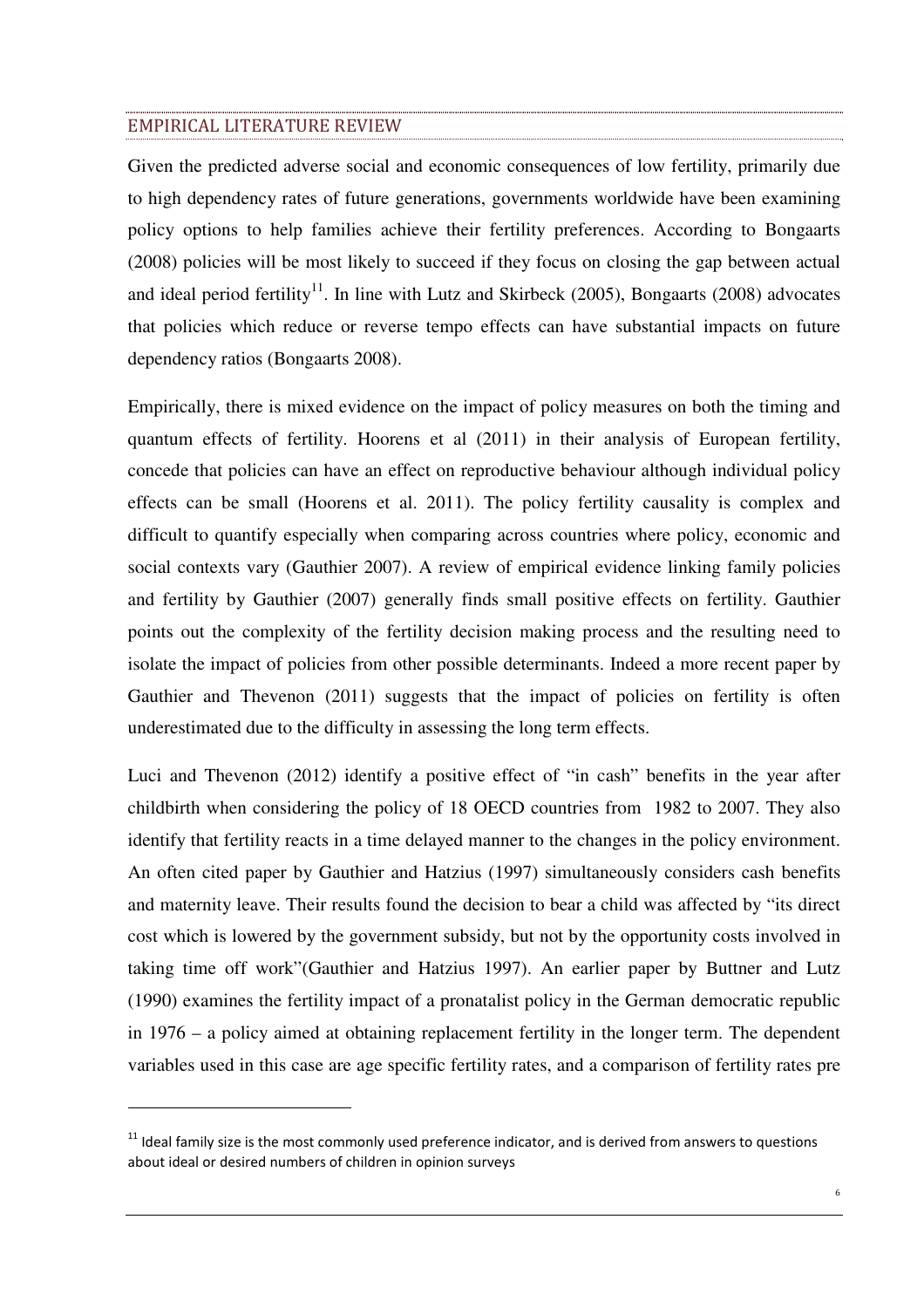and post the policy indicate that the period fertility rate responded well to the policy. Policy impacts are inferred from the changes in maternal age patterns of fertility. Relative stability of maternal ages across parities were interpreted as a signal that observed increases did not just reflect anticipation of births which would be offset by subsequent decreases. (Buttner & Lutz 2010)

The linkage between financial incentives and fertility in Israel is explored by Cohen et al (2007). Constructing an individual level panel data set over the period 1999 to 2005 they test the price effect of child subsidy changes (reduction in 2003). The subsidy changes were most significant for third and higher parity children and their analysis suggests that policies that lower the marginal price of a child are effective in raising fertility over a short time horizon (Cohen et al. 2007). Laroque and Salanie (2008) using French data find that fertility is sensitive to financial incentives for the first and third births but not so for the second birth. Other positive policy effects were identified by Castles (2003) and d'Addio & d'Ercole (2005) analysis of total fertility rates across OECD countries find that fertility rates are higher where direct costs of children are lower. Thevenon and Luci (2012) find that while a financial transfer in the year of birth has a positive fertility effect, it is not the most effective policy lever.

A policy implemented in the Canadian province of Quebec between 1986 and 1997 that paid families up to \$8,000 for having a child<sup>12</sup> provides a natural experiment in fertility choice and has been the topic of a number of empirical studies. This policy like the Australian baby bonus, was a generous universal cash payment, however it differed in that the payment increased across parities. Milligan (2005) finds evidence that the policy achieved its goal of increased fertility and attributes 93,000 births to the policy over the ten year period. Preceding Milligan (2005), Duclos, Lefebvre and Merrigan (2001) find that family benefits do have an effect on fertility rates, in particular providing strong incentive to give birth to a third child in Quebec*.* 

There has yet to be a detailed study of the effect of the baby bonus on Victorian fertility choice in particular across age, however there has been much academic interest in the Australian policy outcomes.

<sup>&</sup>lt;sup>12</sup> The Allowance for Newborn Children, gave a payment of \$500 for a first child and up to \$8,000 for a third.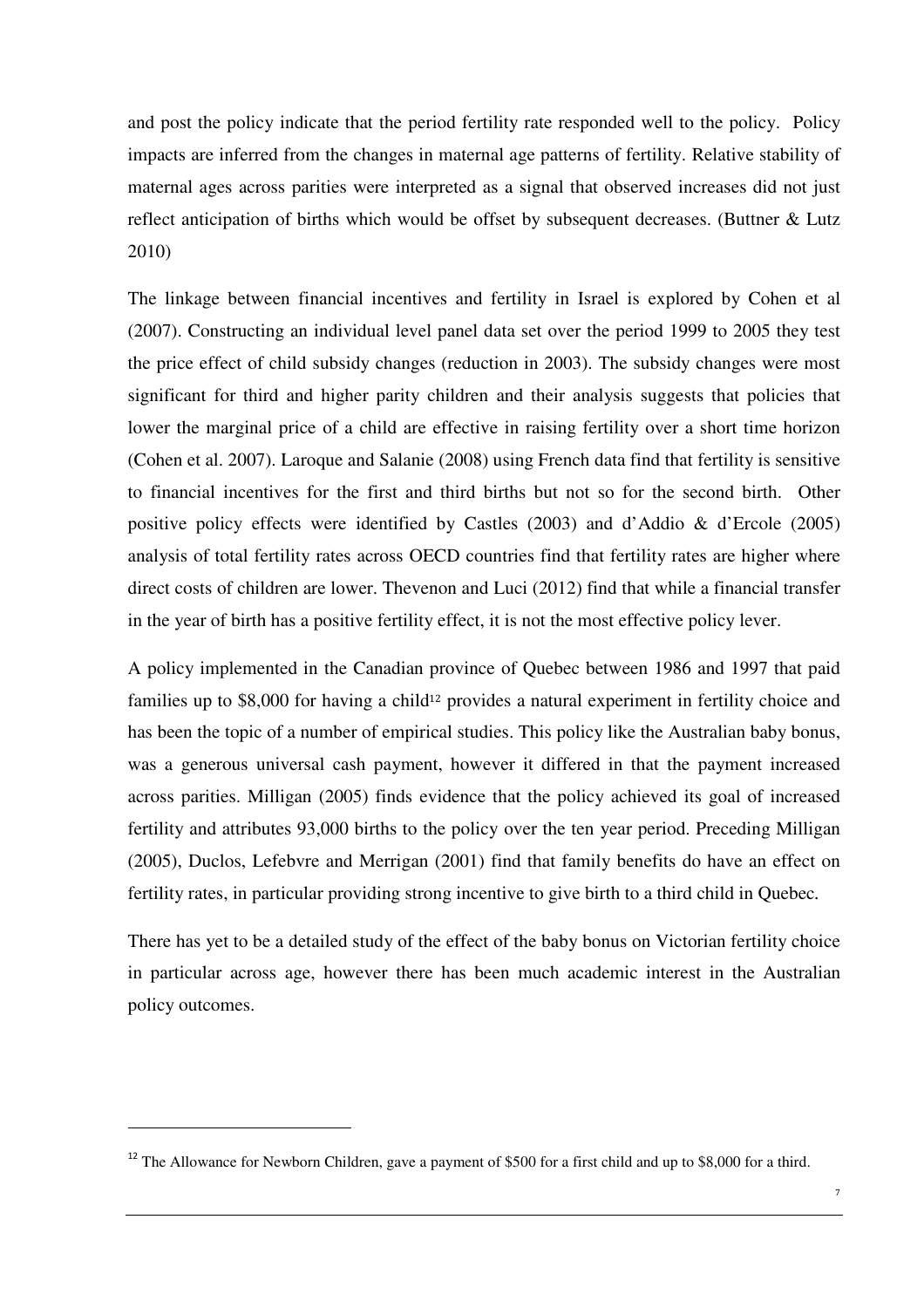Drago et al. (2010) make use of  $HILDA<sup>13</sup>$  household panel data to assess if the baby bonus increased fertility *intentions* and thereby births, and if the effects were temporary or sustained. Their analysis included variables that capture the opportunity cost of birth such as labour force status, education and income. They found that fertility intentions rose after the announcement of the Baby Bonus, and the birth rate was estimated to have risen modestly as a result.

Risse, (2010) also analysing HILDA data finds that the baby bonus positively affects household fertility intentions. Interestingly, this effect is particularly pronounced for women aged 25 to 34 when compared to other age groups in the year of the policy introduction. In the subsequent years 2005 and 2006, intentions rise for those women aged 25-44 however annual fluctuations in growth of childbearing intentions are observed across age categories.

Regional specific impacts of the policy have been analysed for NSW (New South Wales) and WA (Western Australia). However, the papers of Lain et al (2009) using NSW data and Langridge et al (2010) in WA found conflicting effects on maternal age specific fertility. In NSW (Lain et al. 2009) the largest change relative to the pre policy trend in births was found to be teenagers, although proportionally the largest increase was in those women aged 30 and over, whilst in WA, Langridge et al. (2010) find no significant difference in response across maternal age groups.

Gans and Leigh (2009) have analysed the short term birth timing effects of the introduction of the policy. Illustrating that economic incentives matter for fertility related decision making, they conclude that up to 1,000 births (primarily discretionary caesareans) may have been delayed as a result of the introduction of the baby bonus. Based on similar analysis of the 2006 baby bonus increase, they conclude approximately 600 births were delayed in this instance (Gans and Leigh 2007). Other examples of short term birth timing effects induced by policy related economic incentives include Tamm (2009), Neugart and Ohlsson (2012), and Kuhn and Brunner (2011).

While the aforementioned research demonstrates empirical evidence of a positive impact on fertility, a paper by Parr and Guest (2011) raises questions about the co-incidence of

<sup>&</sup>lt;sup>13</sup> Refer to Wooden and Watson (2007) for a detailed description of the Household, Income and Labour dynamics in Australia Survey (HILDA).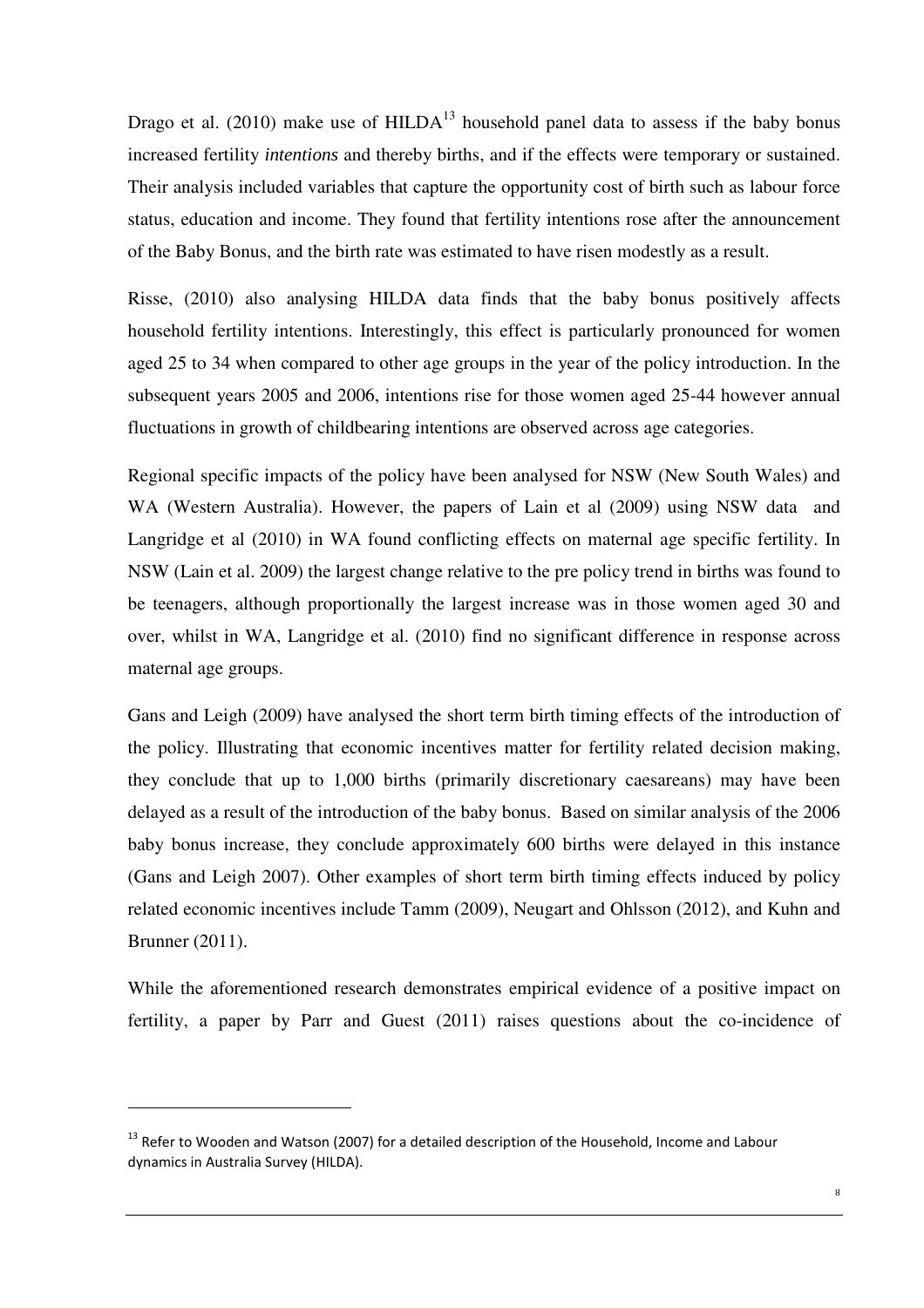Australia's observed fertility increase and policy initiatives<sup>14</sup>. The authors attempt to disaggregate family policy effects from socio demographic trends and stress that Australia's increase is not unique in the context of other OECD countries<sup>15</sup>. They suggest that the contribution of the baby bonus to increased fertility has been small and that a range of socio demographic variables such as the interaction of age and parity, primarily structural tempo distortions, but also education, marital status, income and occupation were more significantly impacting on fertility (Parr and Guest 2011).

### DATA AND METHOD

 $\overline{a}$ 

 The data used is Victorian perinatal data from January 1983 – December 2008. Victoria is Australia's most densely populated and urbanised state, with an estimated population of 5.6 million in  $2012^{16}$ . It is among the fastest growing and more diverse societies in Australia (ABS 2012) and has been subject to postponement transition<sup>17</sup>. Data was sorted according to maternal age, and births ratios were generated using Victorian population estimates for women aged between 15-44 (ABS 2010). The age specific birth ratios<sup>18</sup> (ASBRs) are categorised according to the following age groups: 15-19, 20-24,25-29, 30-34, 35-39,40-44 .

The times series generated are shown in Figure 1: Age specific Birth Ratio's – Victoria 1983 – 2009

## FIGURE 1: VICTORIAN AGE SPECIFIC BIRTH RATIO'S

<sup>15</sup> However, it could be argued that other OECD countries experiencing fertility rebounds are doing so as the result of family policies.

<sup>16</sup> http://www.abs.gov.au/ausstats/abs@.nsf/mf/3101.0

 $14$  The analysis by Parr and Guest uses data from waves 1-7 of the Household Income and Labour Dynamics survey in Australia (HILDA). Wave 7 was collected in 2007 providing three years of post-policy introduction sample data

 $17$  The typical women giving birth in 2008 was 4 years older than her counterpart in 1985 - Births in Victoria 2007 2008 (CCOPMM, 2011)

 $18$  Defined as the monthly number of births to women if a particular age group per 1000 women of that age group.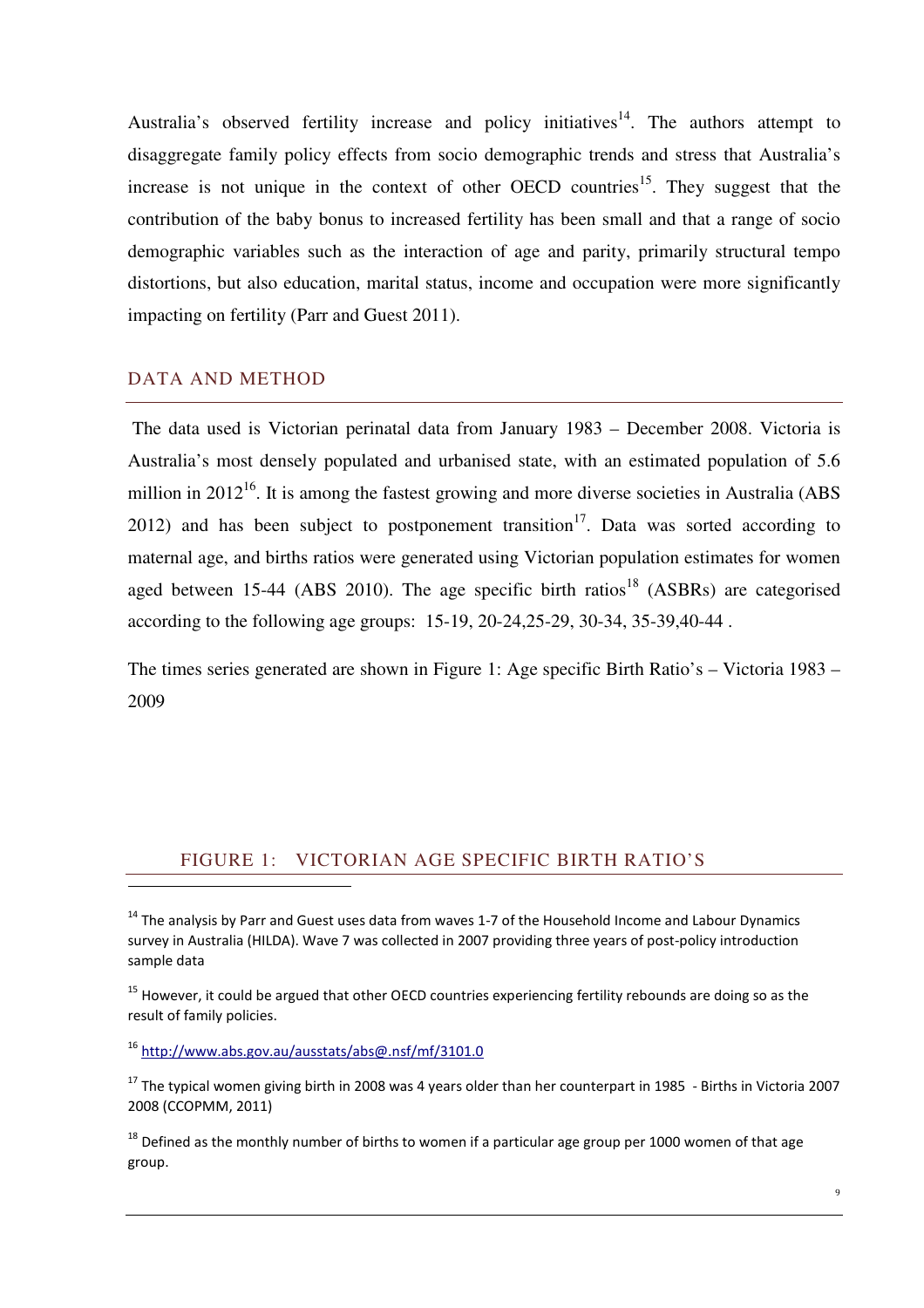

**Source**: VDPC Perinatal Birth data AND ABS estimated Victorian annual population data. Cat: 310104 2009. \*Note the ASBR is calculated as the number of births to women of a given age category as a proportion of estimated female population in that age category.

By visually inspecting the series a few key features can be noted post the policy introduction. Firstly there is a general downward trend in teenage births over the period and this does not appear to change post July 2004. Also it can be observed that there is a general upward trend in those women having children aged 40 and over but this trend does not appear to change greatly after the baby bonus introduction. Following the policy introduction on July 2004 the decline in the births per 1000 of women aged 20-24 and 25-29 appears to stabilise. Historically we can observe a growth in the trend of the series relating to women aged 30-34 but post 2004 this growth appears to strengthen**.**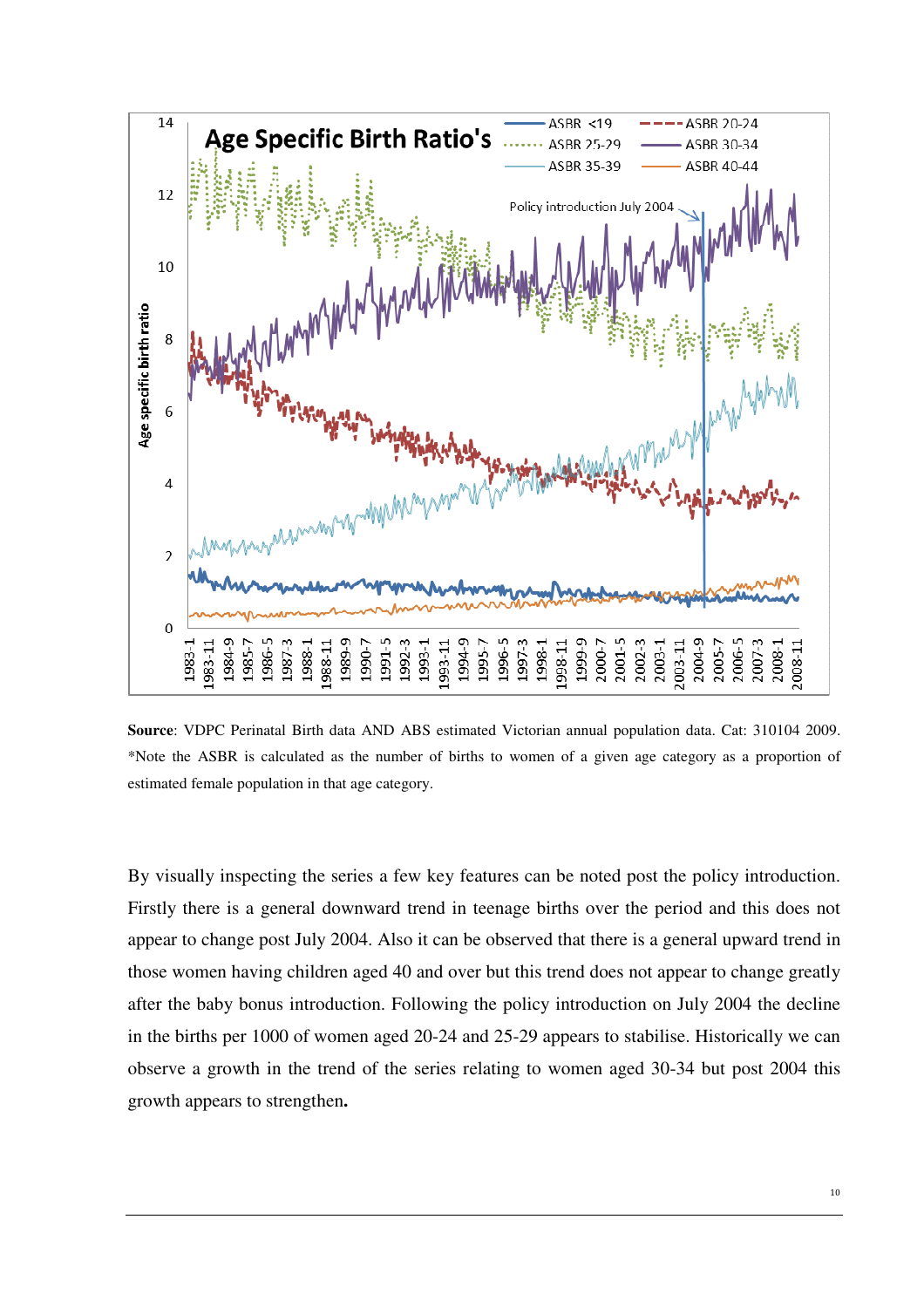To give a general overview of Victorian fertility trends, the TFR can be calculated using the generated age specific births ratios.



**Source: The TFR as shown here is generated using ASBR calculated from VDPC perinatal data.** 

Following the policy introduction in 2004 an increase in the Victorian TFR can be observed. However, the TFR has limitations because if women are progressively giving birth at older ages the TFR measure will be too low and if this postponement is slowing it may result in period TFR measures which are too high (Ni Bhrolchain 1992).

To formally test the age specific impact of the baby bonus a multivariate state space model is employed. The model is referred to as seeming unrelated time series equations (SUTSE), a multivariate generalisation of standard structural time series models. For a N-vector of age specific birth rates at time t, denoted as  $y_t$ , the model takes on the form: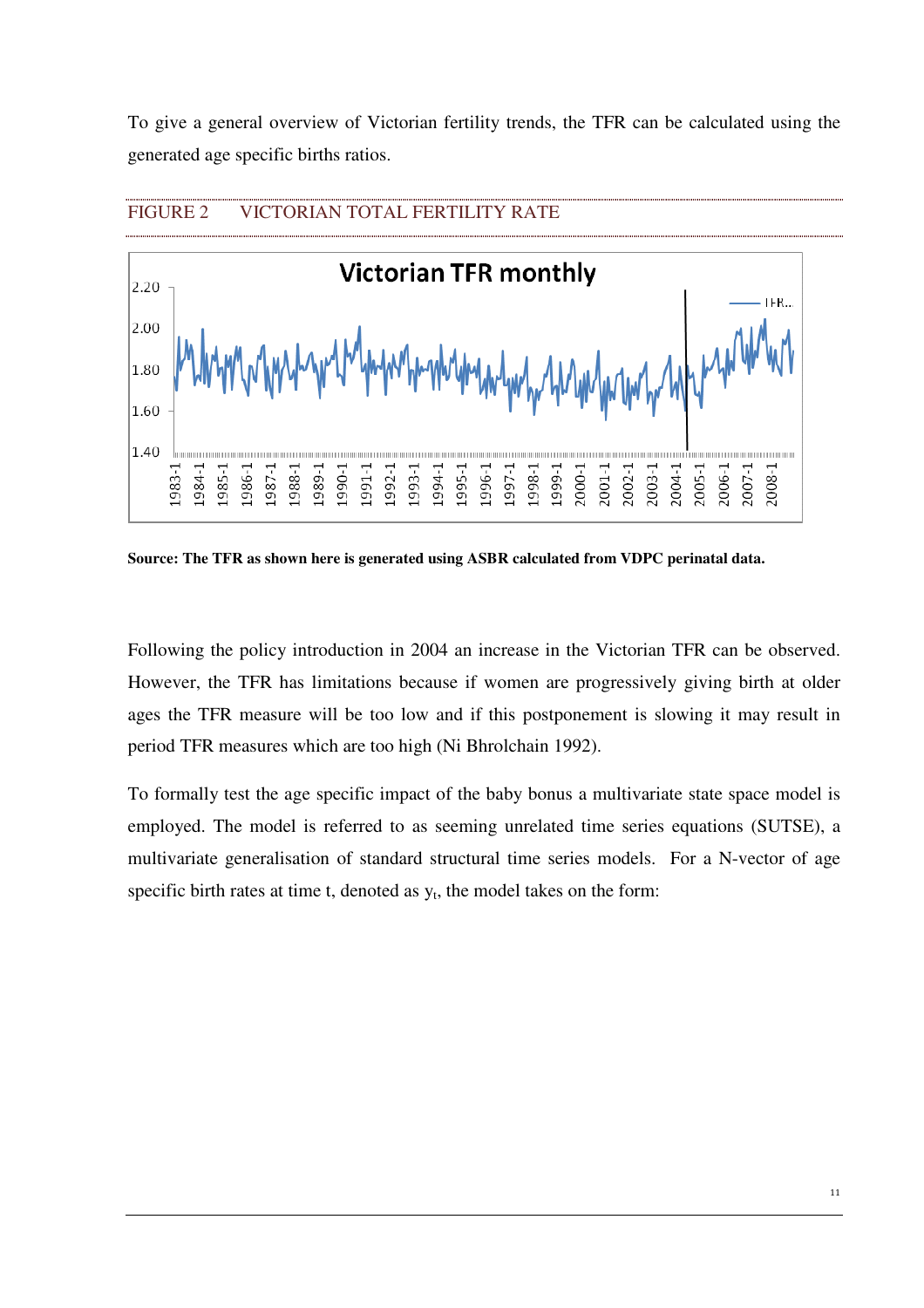$$
y_t = \mu_t + \gamma_t + \Theta X_t + \Phi Z_t + \varepsilon_t, \qquad \varepsilon_t \sim \text{NID}(0, \sum_{\varepsilon}^2), \tag{1}
$$

$$
\mu_{t} = \mu_{t-1} + \beta_{t-1} + \eta_{t}, \qquad \eta_{t} \sim \text{NID}(0, \sum_{\eta} \frac{2}{\eta}), \qquad (2a)
$$

$$
\beta_t = \beta_{t-1} + \varsigma_t, \qquad \qquad \varsigma_t \sim \text{NID}(0, \sum_{\varsigma} \frac{2}{\varsigma}), \qquad (2b)
$$

$$
\gamma_{t} = \sum_{j=1}^{s/2} \gamma_{j,t},
$$
\n
$$
\begin{bmatrix} \gamma_{j,t} \\ \gamma_{j,t}^{*} \end{bmatrix} = \begin{bmatrix} \cos \lambda_{j} & \sin \lambda_{j} \\ -\sin \lambda_{j} & \cos \lambda_{j} \end{bmatrix} \begin{bmatrix} \gamma_{j,t-1} \\ \gamma_{j,t-1}^{*} \end{bmatrix} + \begin{bmatrix} \overline{\omega}_{j,t} \\ \overline{\omega}_{j,t}^{*} \end{bmatrix}, \qquad \overline{\omega}_{t} \sim \text{NID}(0, \sum \frac{2}{\varpi}). \tag{2c}
$$

Equation 1 is often referred to as the observation equation whereas (2a-c) are denoted as the component or state equations. The inter-relationships are captured through the NxN variance covariance matrixes denoted as  $\Sigma$  (Harvey 1991).

This is an extension of the modelling technique applied in Sinclair et al. (2012) and while one could simply model each ASBR series individually, by extension to a multivariate analysis the dynamic interactions between the series can be captured.

The bolded characters denote N-Vectors, here N denotes the number of the series. In particular yt denotes a vector of observations at time t (for example age specific monthly birth ratio's). The term  $Z_t$  denotes a set of explanatory variables, while  $X_t$  represents the set of policy intervention variables at time t. The terms  $\mu_t$ ,  $\beta_t$  and  $\gamma_t$  denote vectors of trends, growth and seasonal rates at time t. The association between the series is captured by the off-diagonal elements of the various (NxN)  $\Sigma$  matrices. The trend (equations (2a) and (2b)) is made up of two components,  $\mu_{t-1}$  and  $\beta_{t-1}$ , where  $\beta_t$  captures the growth rate in the series and  $\mu_{t-1}$  the level. The seasonal component is captured in equation 2c. Both disturbances ( $\varepsilon_t$  and  $\eta_t$ ) are assumed to be normally disturbed with a zero mean and constant covariance matrix. The disturbances are assumed to be strictly independent (Koopman et al. 2006).

The coefficients  $\Theta$  and  $\Phi$  measure the direction and size of the explanatory and policy intervention variables respectively. By including a set of policy intervention variables it is possible to measure the departure from the underlying trend<sup>19</sup> in fertility rates coinciding with

<sup>19</sup> Note the *underlying trend* is a general term referring to the whole data generating process as depicted by all equations of the structural time series model excluding the term  $\Phi Z_{t}$ .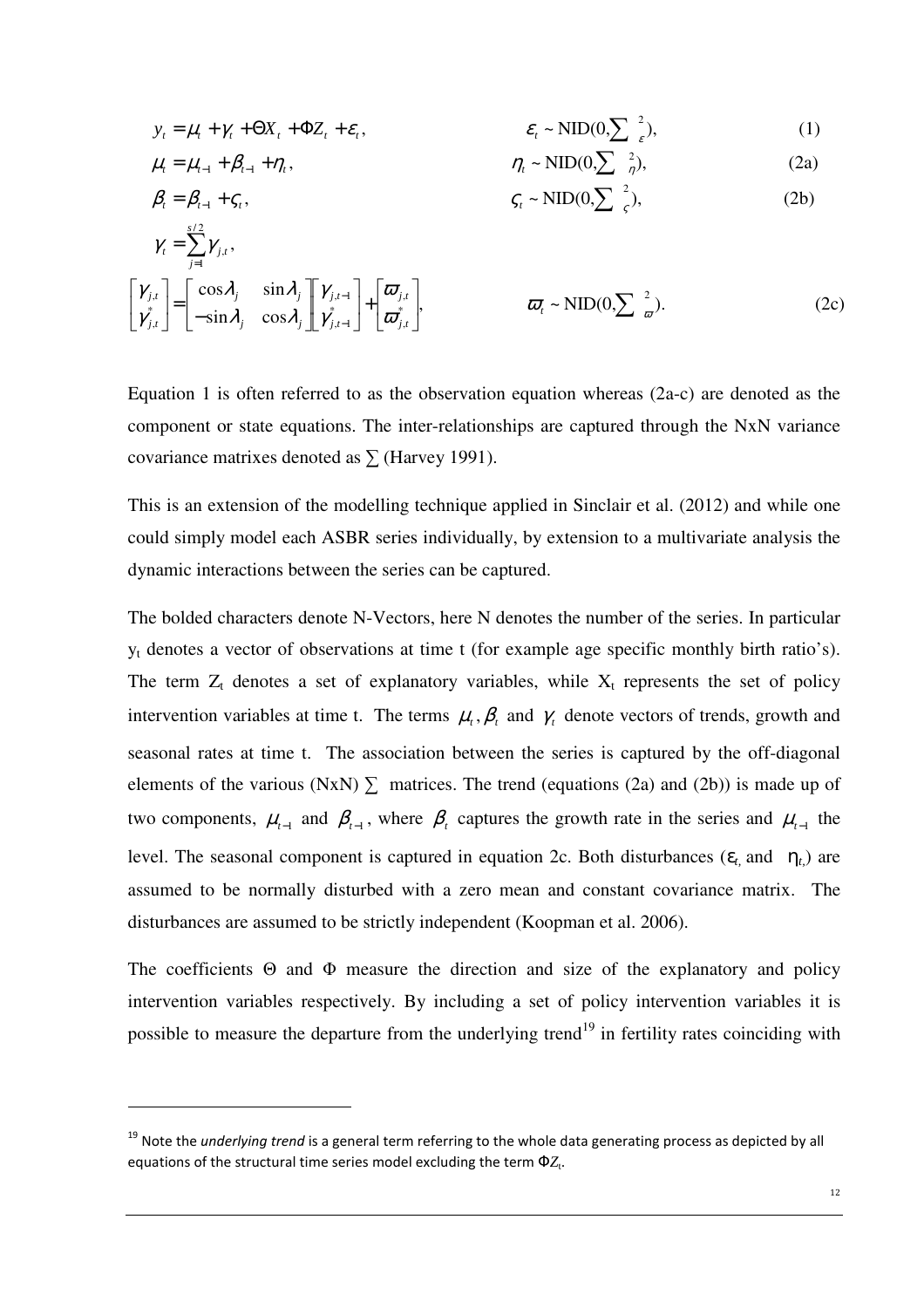the introduction and subsequent modifications in the baby bonus policy (see Table 1 for a timeline of significant policy events which informs policy intervention dates).

## TABLE 1 TIMELINE OF EVENTS

| 11 May 2004    | Announcement of the introduction of the baby bonus policy                       |
|----------------|---------------------------------------------------------------------------------|
| 1 July 2004    | Policy introduced $-$ \$3,000 (indexed to inflation)                            |
| 1 July 2006    | The baby bonus increased to \$4,000(indexed to inflation)                       |
| 1 January 2007 | All mothers under the age of 18 received the payment in 13 equal<br>instalments |
| 1 July 2008    | The Baby bonus increased to \$5,000/ paid in 13 equal instalments to            |
|                | those less than 18 and a means tested ceiling of combined annual                |
|                | income of $$150,000$ or $$75,000$ in the 6 months post the birth of the         |
|                | child.                                                                          |
| 1 July 2009    | Means tested baby bonus paid to all families in 13 equal instalments            |

Source: **FaHCSIA – Family Assistance Guide: Chapter 1.2 version 1.1.55 (2012)** 

The approach stated above can measure structural changes in the ASBR series that correspond to the policy introduction while controlling for other determinants of fertility choice. While it is difficult to identify a counterfactual, particularly when there may be certain demographic changes which may or may not be influenced by the policy, a consideration of changes in the age specific birth does assist in separating policy effects from prevailing demographic trends such as recuperation of previously postponed births (Bongaarts and Sobotka 2012). Furthermore, while a natural age cap on fertility may cause the postponement process to slow, this would be reflected in incremental changes in the ASBR series being modelled. The methodology used to capture structural changes induced by baby bonus will model the changing fertility behavioural patterns in the underlying trend.

Two models are developed and tested. The first tests a series of policy specific impulse intervention variables which capture any discretionary change in the timing of births around introduction, increments or change in payment format. Changes in the trend in any of the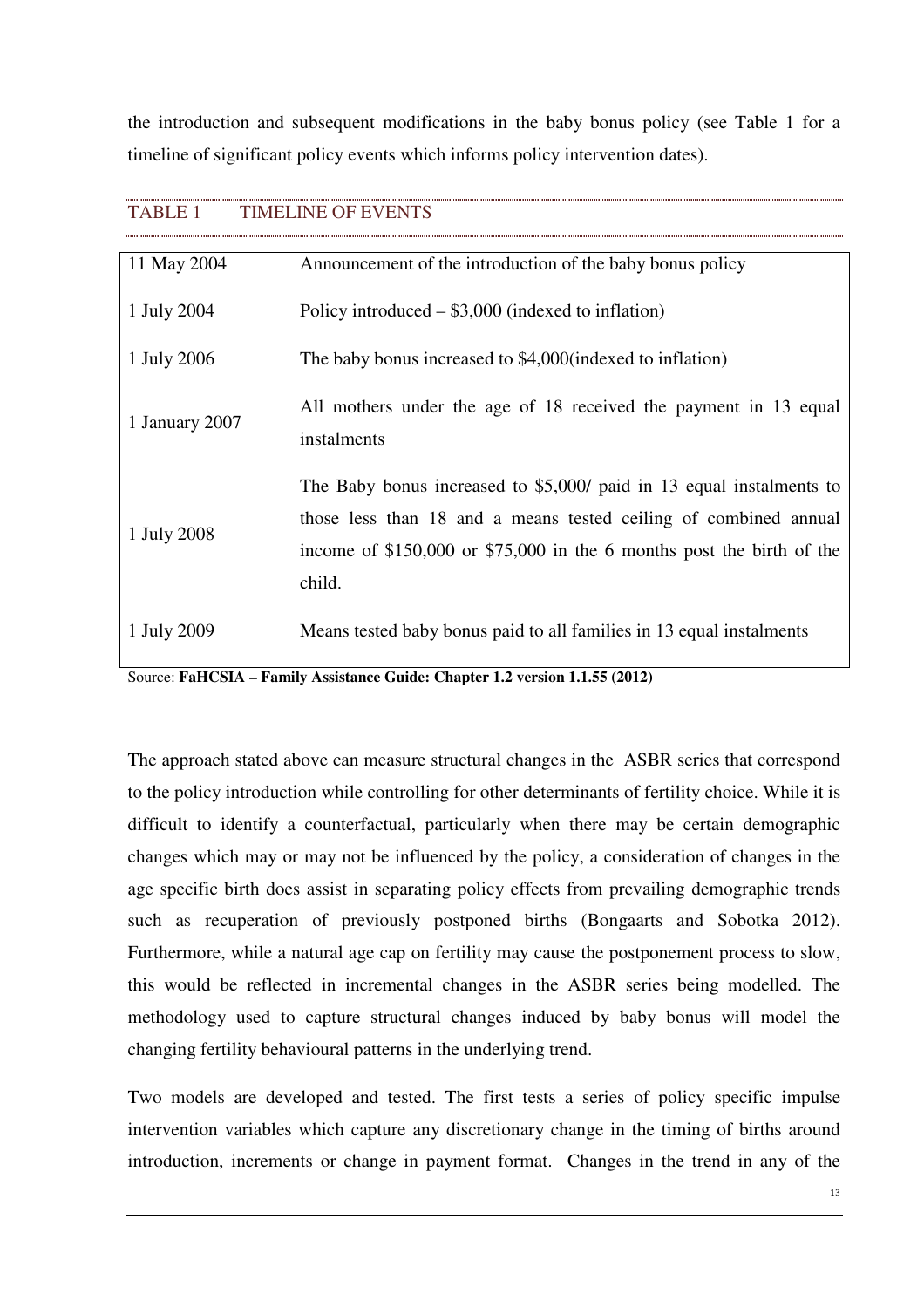ASBR series i.e., in the level and or slope will be captured by intervention or impulse variables in the state equations. The second model will extend the analysis to include explanatory variables to capture fluctuations in economic conditions, expectations and the structure of the labour force.

In the first model, age specific birth ratios are the dependent variables. Age specific fertility effects are captured by extending the methodology used in Sinclair et al (2012). A structural break in the level of the series is tested for in March 2005 approximately ten months post the policy announcement. The national debate surrounding the baby bonus introduction served to heighten the impact and awareness of the policy to the general public. The combination of ongoing media discussion and also the potential of a social multiplier effect, could result in more delayed effects, therefore a growth in the series is tested in January 2006. It would seem reasonable to expect that some of the growth in the series may slow as the initial informational impacts and the initial rise in births from changed tempo effects slowed (bringing forward of births) and so a change in the cumulative growth of the ASBR series is tested for in January 2008 .

The impulse variables relate to the birth timing effects identified by Gans and Leigh (2009). The relevant dates are June 2004 and July 2004. As the policy has been modified on several occasions (the first of these was an additional increment of \$834 on July 1 2006 bringing the Baby bonus to \$4,000) impulse variables in June and July 2006 are also modelled for each age group.

The analysis extends the Gans and Leigh model to identify if there are any age specific short term birth timing responses. Due to concerns about teenage mismanagement of funds, in January 2007 the baby bonus was changed from being paid in a lump sum to being paid in instalments for teenagers. Given the change in incentives, impulse variables are included in the model in December 2006 and January 2007 to capture any short run changes to timing of births for the teenage age group only.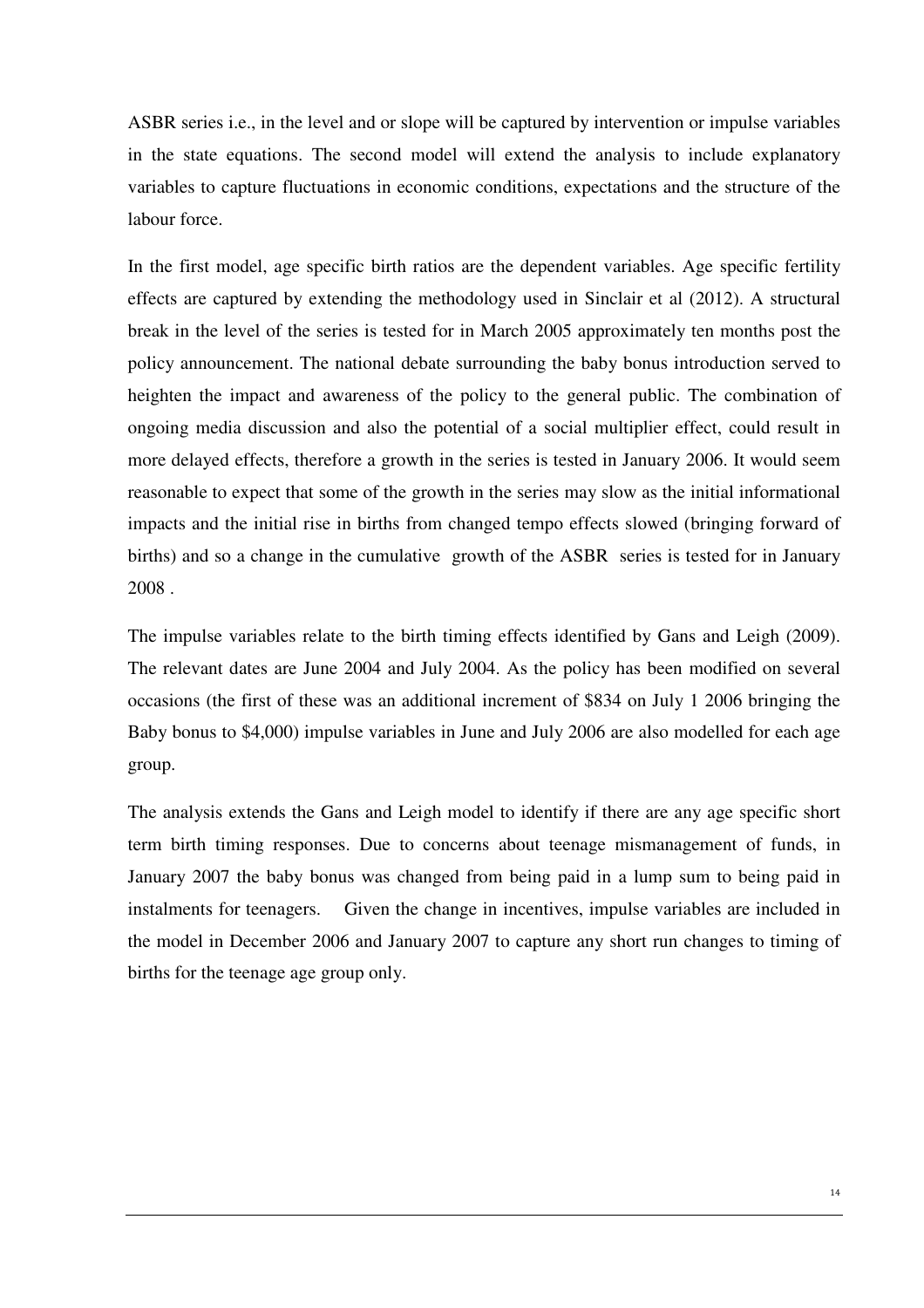## RESULTS AND DISCUSSION

### TABLE 2: RESULTS MODEL 1

| <b>Coefficient Estimates and Selected Diagnostics</b><br>ASBR < 19 |                    | ASBR 20-24 ASBR 25-29 ASBR 30-34 ASBR 35-39 ASBR 40-44 |                                |                                                                                                                  |                  |
|--------------------------------------------------------------------|--------------------|--------------------------------------------------------|--------------------------------|------------------------------------------------------------------------------------------------------------------|------------------|
|                                                                    |                    |                                                        |                                |                                                                                                                  |                  |
|                                                                    |                    |                                                        |                                |                                                                                                                  |                  |
|                                                                    |                    |                                                        |                                |                                                                                                                  |                  |
|                                                                    |                    |                                                        |                                |                                                                                                                  |                  |
|                                                                    |                    |                                                        |                                |                                                                                                                  |                  |
| 0.02                                                               | $-0.43**$          | $-0.07$                                                | $-0.43$                        | $-0.39**$                                                                                                        | $-0.05$          |
| (0.80)                                                             | (0.04)             | (0.80)                                                 | (0.12)                         | (0.04)                                                                                                           | (0.46)           |
| $-0.09$                                                            | $-0.01$            | 0.08                                                   |                                | $0.47**$                                                                                                         | $0.12*$          |
| (0.25)                                                             | (0.95)             | (0.77)                                                 | (0.05)                         | (0.01)                                                                                                           | (0.06)           |
| 0.01                                                               | $-0.05$            | 0.08                                                   |                                | $-0.10$                                                                                                          | $-0.00$          |
| (0.88)                                                             | (0.79)             | (0.78)                                                 | (0.52)                         | (0.60)                                                                                                           | (0.93)           |
| $-0.07$                                                            | 0.04               | 0.18                                                   |                                | 0.06                                                                                                             | $0.13**$         |
| (0.38)                                                             | (0.81)             | (0.55)                                                 | (0.16)                         | (0.75)                                                                                                           | (0.04)           |
| 0.02                                                               |                    |                                                        |                                |                                                                                                                  |                  |
| (0.79)                                                             |                    |                                                        |                                |                                                                                                                  |                  |
| $-0.09$                                                            |                    |                                                        |                                |                                                                                                                  |                  |
| (0.26)                                                             |                    |                                                        |                                |                                                                                                                  |                  |
| $-0.008$                                                           | $0.18*$            | $0.42**$                                               |                                | $0.45***$                                                                                                        | $0.06**$         |
| (0.87)                                                             | (0.08)             | (0.01)                                                 |                                | (0.00)                                                                                                           | (0.01)           |
| 0.001                                                              | $0.02***$          | $0.02**$                                               |                                | $0.01*$                                                                                                          | $0.006***$       |
| (0.72)                                                             | (0.00)             | (0.04)                                                 | (0.63)                         | (0.09)                                                                                                           | (0.00)           |
| 0.003                                                              | $-0.02$            | $-0.03$                                                |                                | $-0.04***$                                                                                                       | 0.00             |
| (0.66)                                                             | (0.24)             | (0.20)                                                 | (0.09)                         | (0.00)                                                                                                           | (0.49)           |
|                                                                    |                    |                                                        |                                |                                                                                                                  |                  |
| $\overline{2}$                                                     | 0.52               | 0.93                                                   |                                | 15.83                                                                                                            | 2.31             |
| 0.505                                                              | 0.72               | 0.59                                                   |                                | 2.1                                                                                                              | 1.63             |
|                                                                    |                    |                                                        |                                |                                                                                                                  |                  |
| 1.91                                                               | 1.91               | 1.77                                                   |                                | 1.91                                                                                                             | 2.16             |
| 25.11                                                              | 19.81              |                                                        |                                | 22.18                                                                                                            | 28.65            |
| 0.45                                                               | 0.48               | 0.43                                                   |                                | 0.53                                                                                                             | 0.59             |
|                                                                    | $Co\text{-eff}(p)$ |                                                        | 28.71<br>$-14.3 = 5.00 (2.17)$ | $0.54*$<br>$-0.18$<br>0.40<br>$0.43**$<br>(0.01)<br>$-0.00$<br>$-0.03*$<br>1.98<br>1.64<br>1.92<br>36.16<br>0.48 | $-1.00000000111$ |

\*The critical value for the Normality test (where null corresponds to normality) is 5.99 ( $c^2$ <sub>2</sub>; Koopmans et al 2006, 201) thus indicating the residuals are normally distributed. The p-value for Durbin Watson is 0.41 which indicates autocorrelation is not present (Harvey 1990).

\* p=0.10; \*\* p=0.05; \*\*\* p=0.001

Fertility choice effects of the policy were initially modelled by fitting a structural break to the level of the ASBR series approximately 10 months after the policy announcement. The fertility response to the policy (as captured by the level break in 2005) is positive and consistent across all maternal age groups, except teenagers. As discussed above, McDonald and Kippen (2009) state that in order to identify behavioural change with respect to fertility choice, a policy would need to have an impact across all groups, with a stronger effect on those in the younger age groups. The most striking result to emerge from the data is that there is a significant positive structural break in the level of the series for women aged less that 30 (except teenagers). The suggestion that the policy has driven behavioural change is therefore supported by the positive cumulative growth in birth ratios for these younger groups, the coefficients of which are greater than that of older age groups. The results above suggest that the policy may have elicited behaviour change and may have acted as a catalyst in slowing of postponement. A slowing of postponement is a key factor in stabilising fertility levels.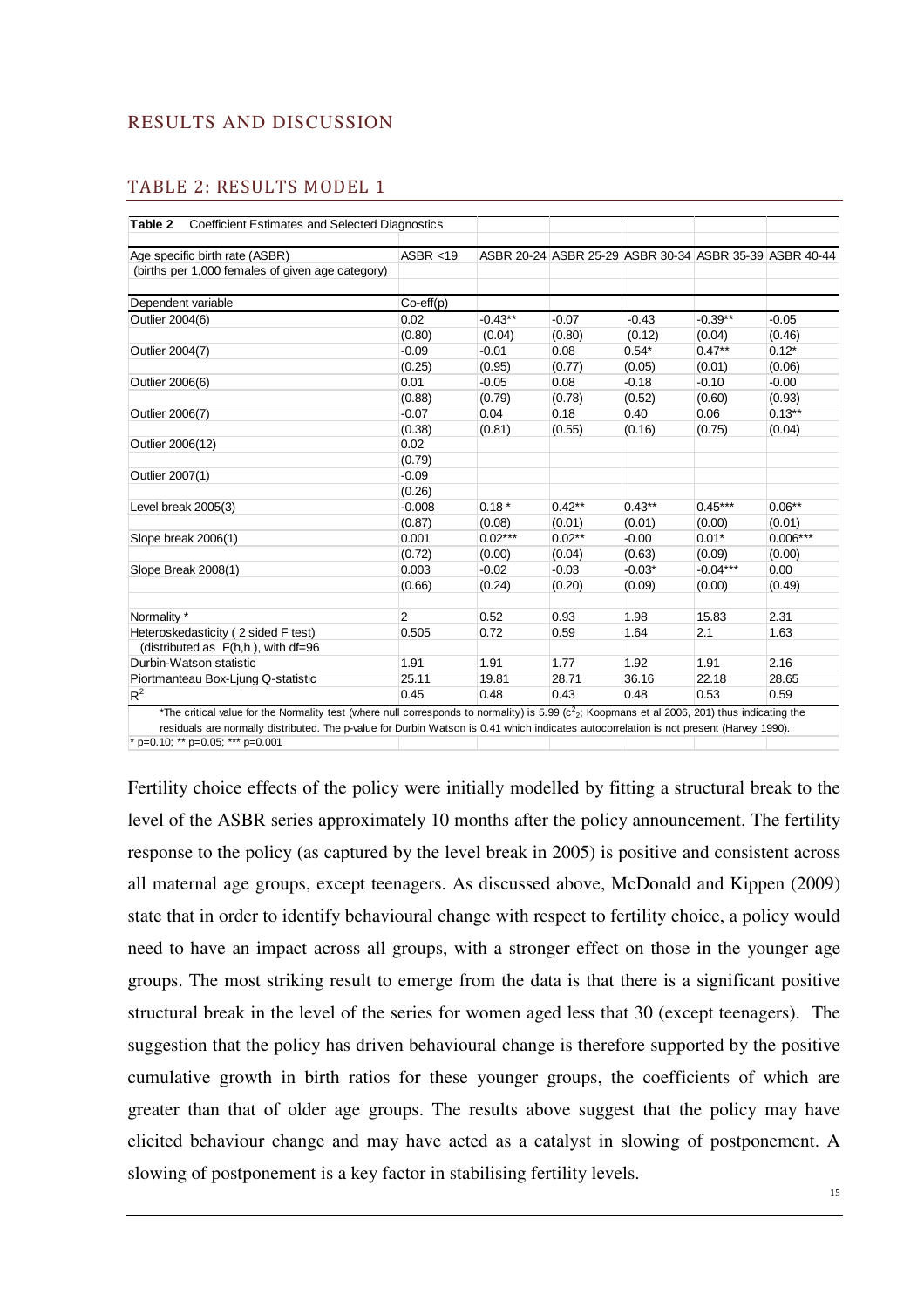A clear pattern of change is also shown for the age groups over 30. Older maternal age groups exhibit a positive response to the policy, and a significant positive shift in the level of the series is observed. The coefficient representing births to those women aged 40-44 is smaller than that of the younger age groups but this may be due to the fact that although the fertility intentions may have increased in response to the policy, fecundity constraints maybe reduce the probability of a positive outcome or birth. It is interesting to note that there is a slowing of growth in the birth ratios of older mothers that is not observable in the younger age groups after 2008, so the cumulative growth in total birth ratios during this period is driven by births to women in younger age groups.

Although it is difficult to establish an exact counterfactual, any slow moving changes in demographic patterns are incorporated into the trend analysis and therefore the methodology ensures that the policy intervention variables capture effects over and above slower moving demographic trends. Unless the move to an end to postponement is sudden and exactly contemporaneous to our policy intervention dates we can interpret the findings above as policy induced

The short term birth 2004 introduction effect exhibits some heterogeneity in response across maternal age. This discretionary birth timing effect is found to be most significant in the older age groups particularly those women aged 35-39. An abnormal increase in births is observed in July for all maternal ages over 30. Although these increases are matched by a significant decrease in June for the 35-40 year old only, negative signs are observed on the coefficients of both the 30-34 and 40-44 age groups.

These results would concur with the notion that women in these age groups are most likely to have higher rates of scheduled caesarean sections<sup>20</sup> and private health care cover and thus may have more discretion around the timing of births. Interestingly a significant decline in June 2004 is observed for women aged 20-24 but again not matched by a significant simultaneous increase in July.<sup>21</sup> The incremental rise in the baby bonus in July 2006 by \$834 appears not to

<sup>&</sup>lt;sup>20</sup> A population study of Victorian women has found that older women are found to be associated with higher risk of caesarean delivery (Biro et al. 2012).

 $21$  The rate of caesarean section in Australia exceeds 30%, according to a study by Robson et al. in 2009 maternal request is an important contributor to these rates (Robson et al. 2009). In 2009 27.7% of women admitted as public patients and 38.9% of those admitted as private patients had caesarian sections.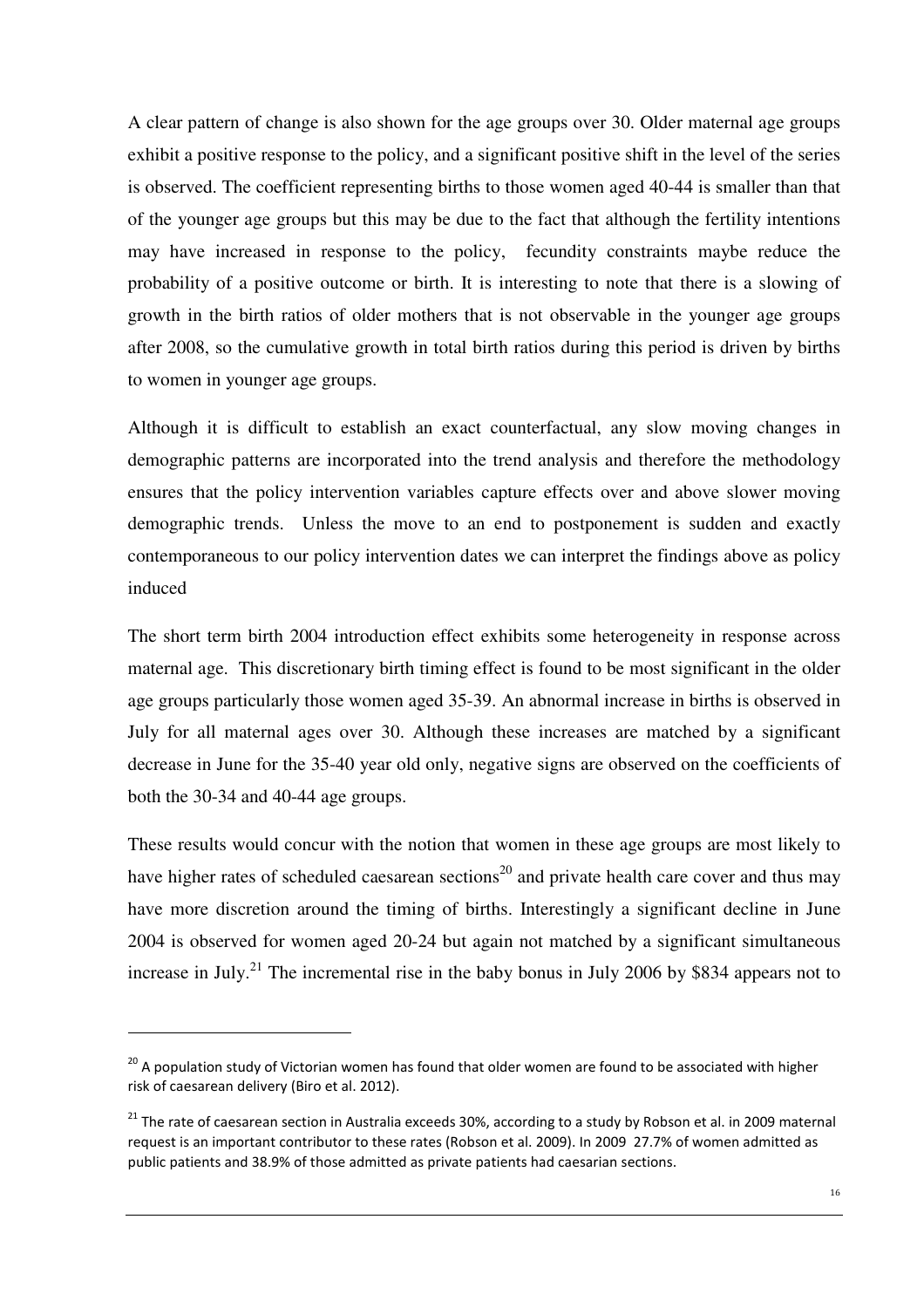have affected birth timing although there was an increase in births to women aged 40+ in July 2006.

#### ECONOMICS VARIABLES

Given the motivation for this paper is to identify age specific effects of the policy, economic variables are added to the model to control for the possibility that the generated results could be impacted by non-policy related economic factors. Although the analysis present in Sinclair et al (2012) finds that the economic variables were not significant across the total population, it may be that disaggregation across age groups show differing results on the sensitivity of fertility choice to economic circumstances.

To establish if the results from model 1 are robust, a second multivariate model is run subject to inclusion of unemployment and labour force participation variables but also Victorian specific household sentiment variables (as captured by the Westpac consumer sentiment index)<sup>22</sup>. Note the Victorian specific CSI data is only available from 1996. A quarterly conversion of the data to test GDP or state final demand is also modelled. It was found that the results in model 1 are robust and, in particular the level break in 2005 strengthens across age groups (except for teenagers and those aged greater than 40*)*. The results also hold for the quarterly conversion to control for GDP / state final demand<sup>23</sup>.

#### **CONCLUSIONS**

 $\overline{a}$ 

An increase in fertility rates have been observed following the introduction of the Australian baby bonus in 2004. An analysis of age specific birth ratios goes some way to disentangle the policy effects from prevailing demographic trends such as recuperation of previously postponed births

The results show that all age groups except teenagers showed a positive fertility response to the policy. Behavioural change is evidenced by a higher cumulative growth in fertility of maternal age groups 20-24 and 24-30 which is sustained past 2008 even as a growth in birth ratios of older age groups was stabilising. The results suggest that the policy may have elicited fertility

 $23$  Refer to the appendix for the co-efficient estimates and diagnostics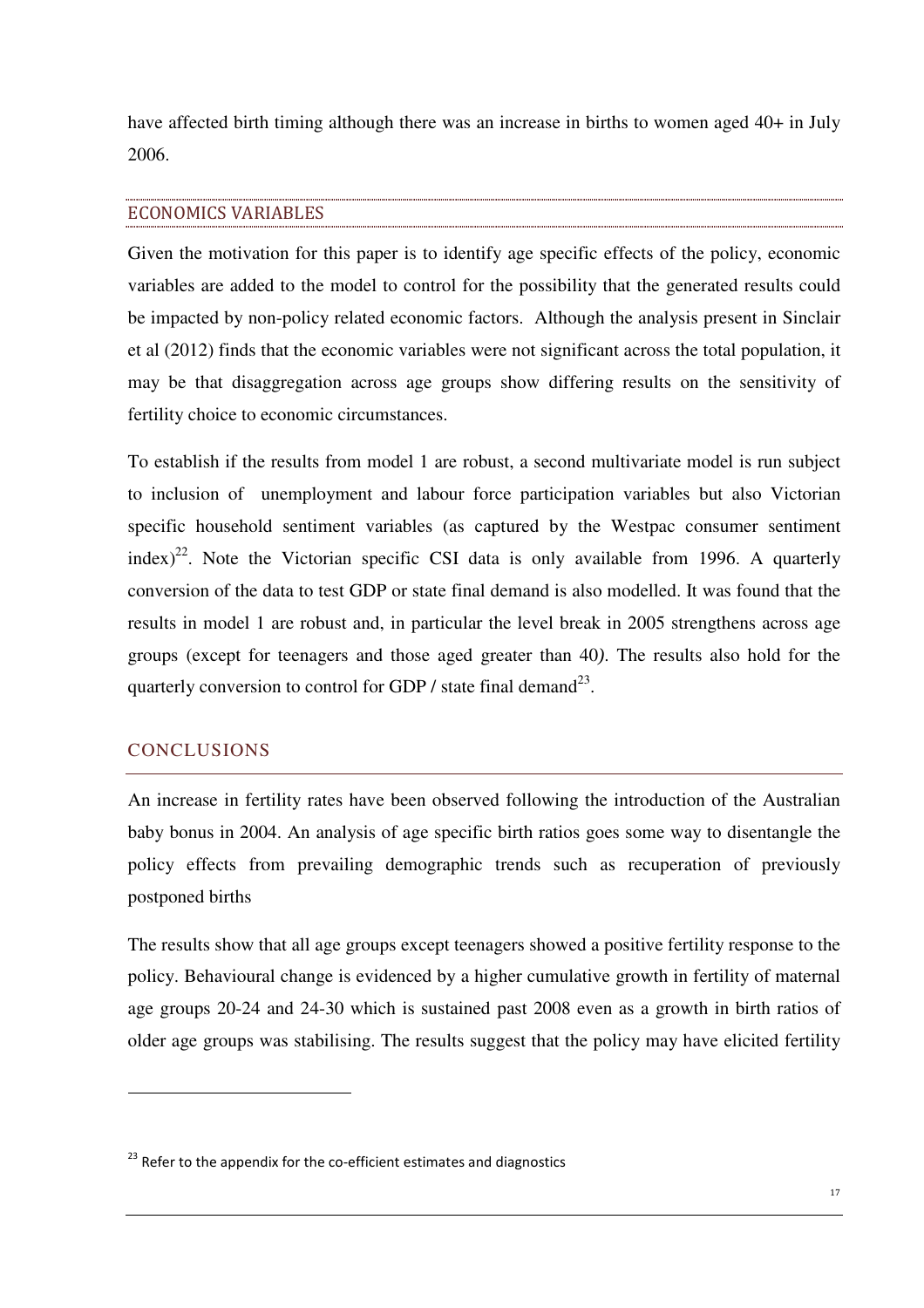behaviour change and acted as a catalyst for an end or a slowing of postponement which has long term positive implications for population growth.

This research helps to determine the effectiveness of the policy assuming a pronatalist policy motivation, but also it should be noted that a differential impact across maternal age groups may have broader policy implications. In addition to controlling for demographic trends and birth timing effects, analysis of age specific impacts of the policy gives some insights into the "welfare implications" and potentially unintended consequences of the policy. If the baby bonus was found to have an impact on maternal age at birth, this can have implications for child and maternal health (Biro et al. 2012)

 One limitation of this analysis is that, although it is observed that there is an increase in births to younger mothers, and not simply older mothers recuperating previously postponed births the issue of parity is ignored. Research is needed to further determine the impact of the baby bonus and whether it encouraged women to commence childbearing earlier without a change in cohort fertility.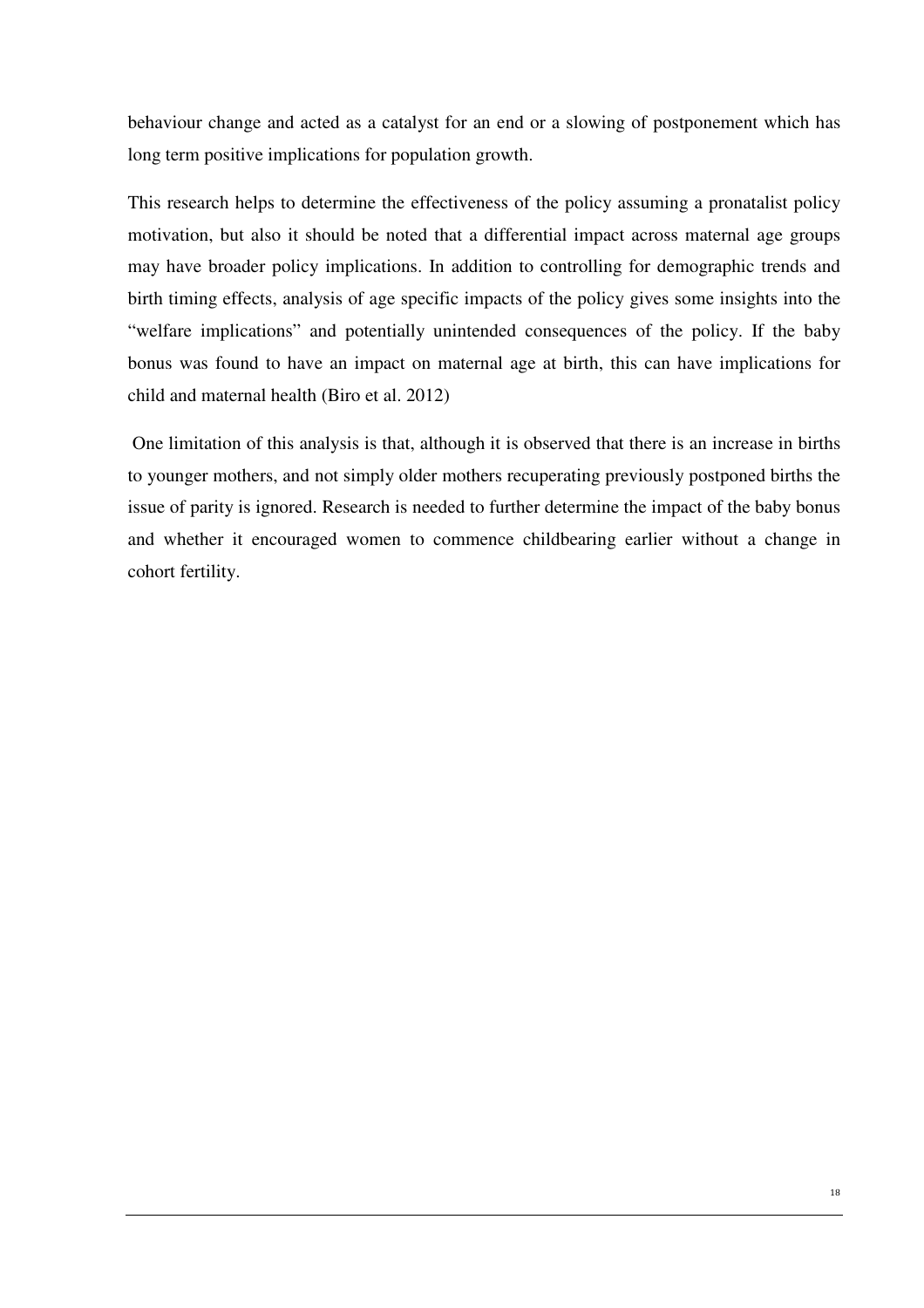#### **REFERENCES**

- Ahn N, Mira P (2002) A note on the changing relationship between fertility and female employment rates in developed countries. Journal of Population Economics 15: 667–682
- Australian Bureau of Statistics (ABS) (2012) Year book Australia 2012, Catalogue number 1301.0 Australian Bureau of Statistics , Canberra, Australia. [cited 20 June 2012] Available from : Http://www.abs.gov.au
- Australian Bureau of Statistics (ABS) (2011) Births Australia, ABS Catalogue number 3301.0 Australian Bureau of Statistics , Canberra, Australia. [cited 20 June 2012] Available from : Http://www.abs.gov.au
- Australian Bureau of Statistics (ABS) (2010) Australian Demographic statistics , ABS Catalogue 3101 Australian Bureau of Statistics , Canberra, Australia. [cited June 2010] Available from : Http://www.abs.gov.au
- Becker GS (1965) A Theory of the Allocation of Time. The Economic Journal 75: 493–517
- Becker GS, Barro RJ (1988) A Reformulation of the Economic Theory of Fertility. NBER Working Paper No. 1793, National Bureau of Economic Research, Inc.
- Bhrolchain Ni MN (1992) Period Paramount? A Critique of the Cohort Approach to Fertility. Population and Development Review 18: 599–629
- Biro MA, Davey MA, Carolan M, Kealy M (2012) Advanced maternal age and obstetric morbidity for women giving birth in Victoria, Australia: A population-based study. Australian and New Zealand Journal of Obstetrics and Gynaecology 52: 229–234
- Bongaarts J (2008) What can fertility indicators tell us about pronatalist policy options? Vienna Yearbook of Population Research 2008, pp 39–55
- Bongaarts J, Sobotka T (2012) A Demographic Explanation for the Recent Rise in European Fertility. Population and Development Review 38: 83–120
- Bratti M, Tatsiramos K (2010) The effect of delaying motherhood on the second childbirth in Europe. Journal of Population Economics 25: 291–321
- Buttner T, Lutz W (1990) Estimating Fertility Responses to Policy Measures in the German Democratic Republic. Population and Development Review 16: 539–555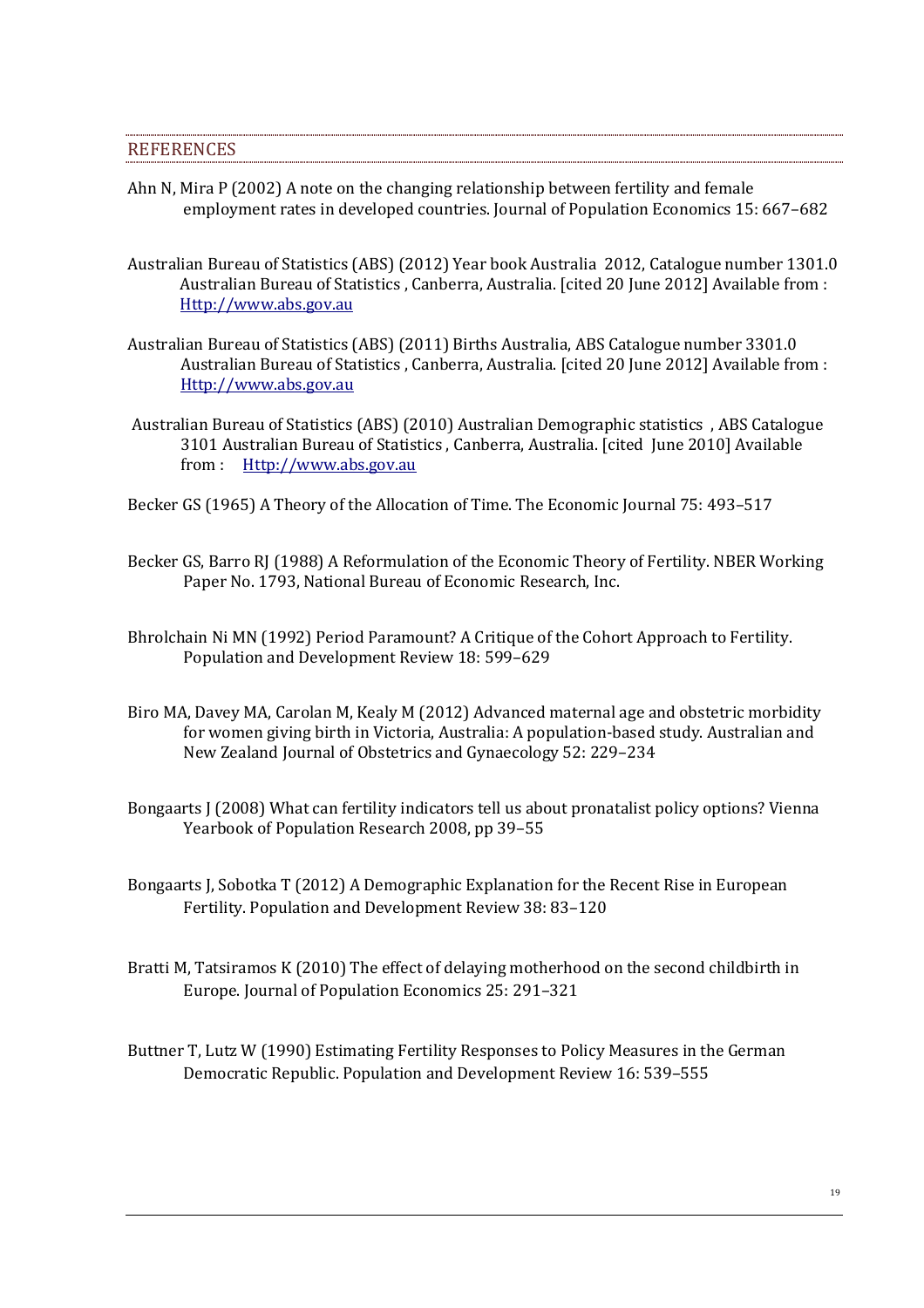Castles FG (2003) The World Turned Up-Side Down: Below Replacement fertility, Changing Preferences and Family Friendly Public Policy in 21 OECD Countries. Journal of European Social policy 13

- Cohen A, Dehejia R, Romanov D (2007) Do Financial Incentives Affect Fertility? NBER Working Paper No. 13700, National Bureau of Economic Research, Inc.
- D'Addio AC, d' Ecole MM (2005) Trends and Determinants of Fertility Rates: The Role of Policies. OECD Social, Employment and Migration working paper No 27

Duclos E, Merrigan P, Lefebvre P (2001) A natural Experiment on the Economics of Storks;Evidence on the impact of differential family policy on fertility rates in Canada. CREFE Working Paper No 136, Université du Québec à Montréal

- Drago, R, Sawyer K, Shreffler K, Warren D, and Wooden M.(2011) "Did Australia's Baby Bonus Increase Fertility Intentions and Births?" Population Research and Policy Review 30, no. 3 (2011): 381–397.
- Gans JS, Leigh A (2009) Born on the first of July: An (un)natural experiment in birth timing. Journal of Public Economics, Journal of Public Economics 93: 246–263
- Gans JS, Leigh A (2007) Born (again) on the first of July: Another experiment in birth timing. The selected work of Joshua S Gans. Available at http://works.bepress.com/joshgans/15
- Gauthier A (2007) The impact of family policies on fertility in industrialized countries: a review of the literature. Population Research and Policy Review 26: 323–346
- Gauthier A, Hatzius J (1997) Family policy and fertility: An econometric analysis. Population Studies 51: 295–306
- Gray M, Qu L, Weston R (2008) Fertility and family policy in Australia. Australian Institute of Family Studies, Melbourne
- Harvey AC (1991) Forecasting, structural time series models and the Kalman filter. Cambridge University Press
- Holton S, Fisher J, Rowe H (2011) To have or not to have? Australian women's childbearing desires, expectations and outcomes. Journal of Population Research 28: 353–379

CCOPMM (2011) Births in Victoria 2007 and 2008. Department of Health, Melbourne.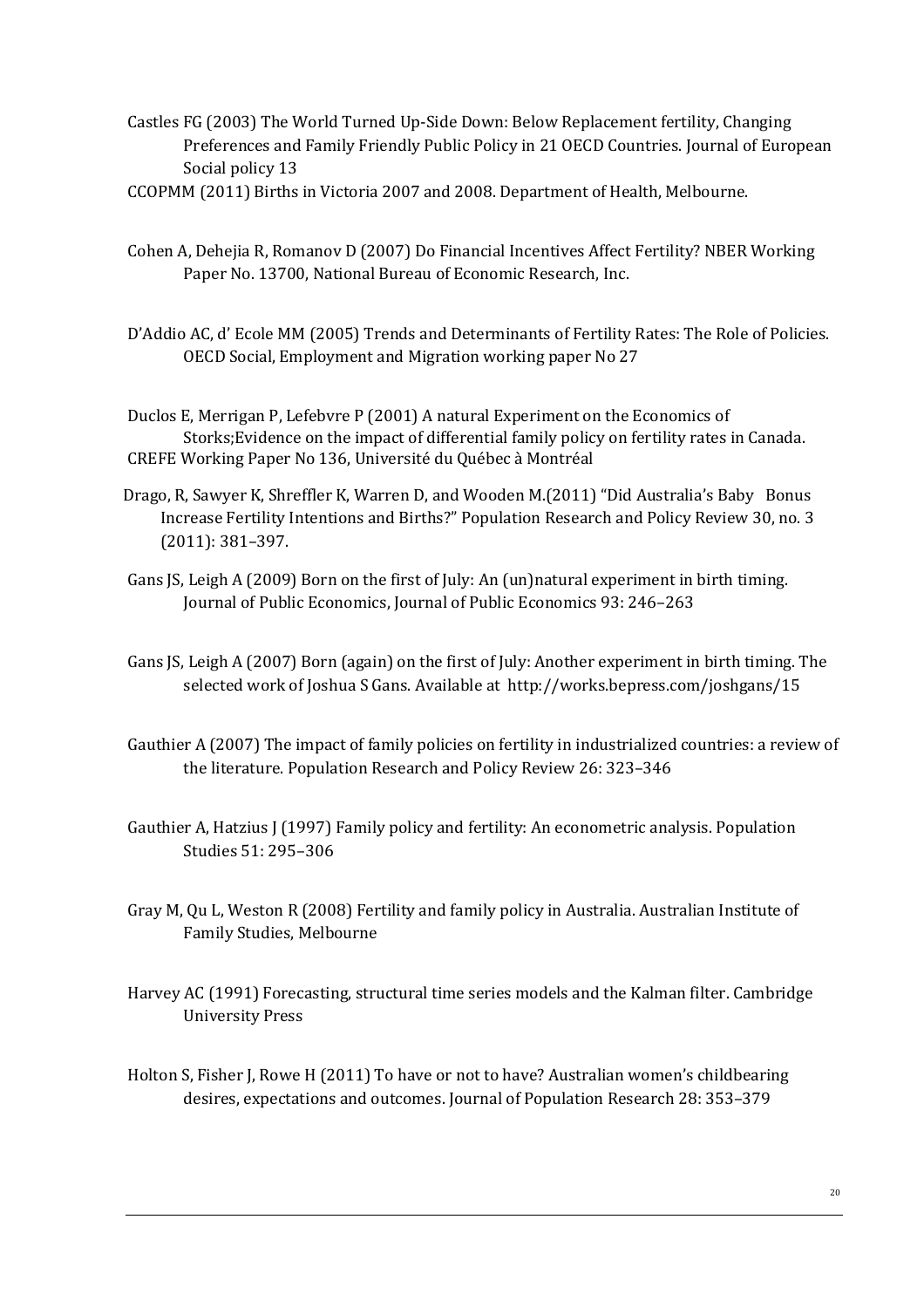- Hoorens S, Clift J, Staetsky L, Janta B, Diepeveen S, Morgan Jones M, Grant J (2011) Low fertility in Europe: Is there still reason to worry? RAND Corporation, Santa Monica, CA http://www.rand.org/pubs/monographs/MG1080.html. accessed October 2012
- Koopman SJ, Harvey AC, Doornik JA, Shephard N (2006) Structural Time Series Analyser, Modeller and Predictor: STAMP 8.2. Timberlake Consultants
- Kalwij A (2010) The Impact of Family Policy Expenditure on Fertility in Western Europe. Demography 47 2 : 502
- Kuhn A, Brunner B (2011) Financial Incentives, the Timing of Births, Birth Complications, and Newborns' Health: Evidence from the Abolition of Austria's Baby Bonus. IZA Discussion Paper No. 6141, Institute for the Study of Labor (IZA)
- Lain SJ, Ford JB, Raynes-Greenow CH, Hadfield RM, Simpson JM, Morris JM, Roberts CL (2009) The impact of the Baby Bonus payment in New South Wales: who is having "one for the country"? Med J Aust 190: 238–241
- Langridge AT, Nassar N, Li J, Jacoby P, Stanley FJ (2010) The impact of monetary incentives on general fertility rates in Western Australia. Journal of Epidemiology and Community Health. 66: 296-301
- Laroque G, Salanié B (2008) Does Fertility Respond to Financial Incentives? IZA Discussion Paper No. 3575,.Institute for the Study of Labor (IZA)

Leridon H. (2010) Human Fecundity: situation and outlook. Population and societies 471: 1-4

- Lutz W, Skirbekk V (2005) Policies Addressing the Tempo Effect in Low-Fertility Countries. Population and Development Review 31: 703–723
- McDonald P, Kippen R (2007) The intrinsic Total Fertility Rate: A New Approach to the Measurement of Fertility. Presented at the Population Association of America, New York.
- Miller AR (2009) The effects of motherhood timing on career path. Journal of Population Economics 24: 1071–1100
- Milligan, K., 2005. Subsidizing the Stork: New Evidence on Tax Incentives and Fertility. Review of Economics and Statistics 87, 539–555.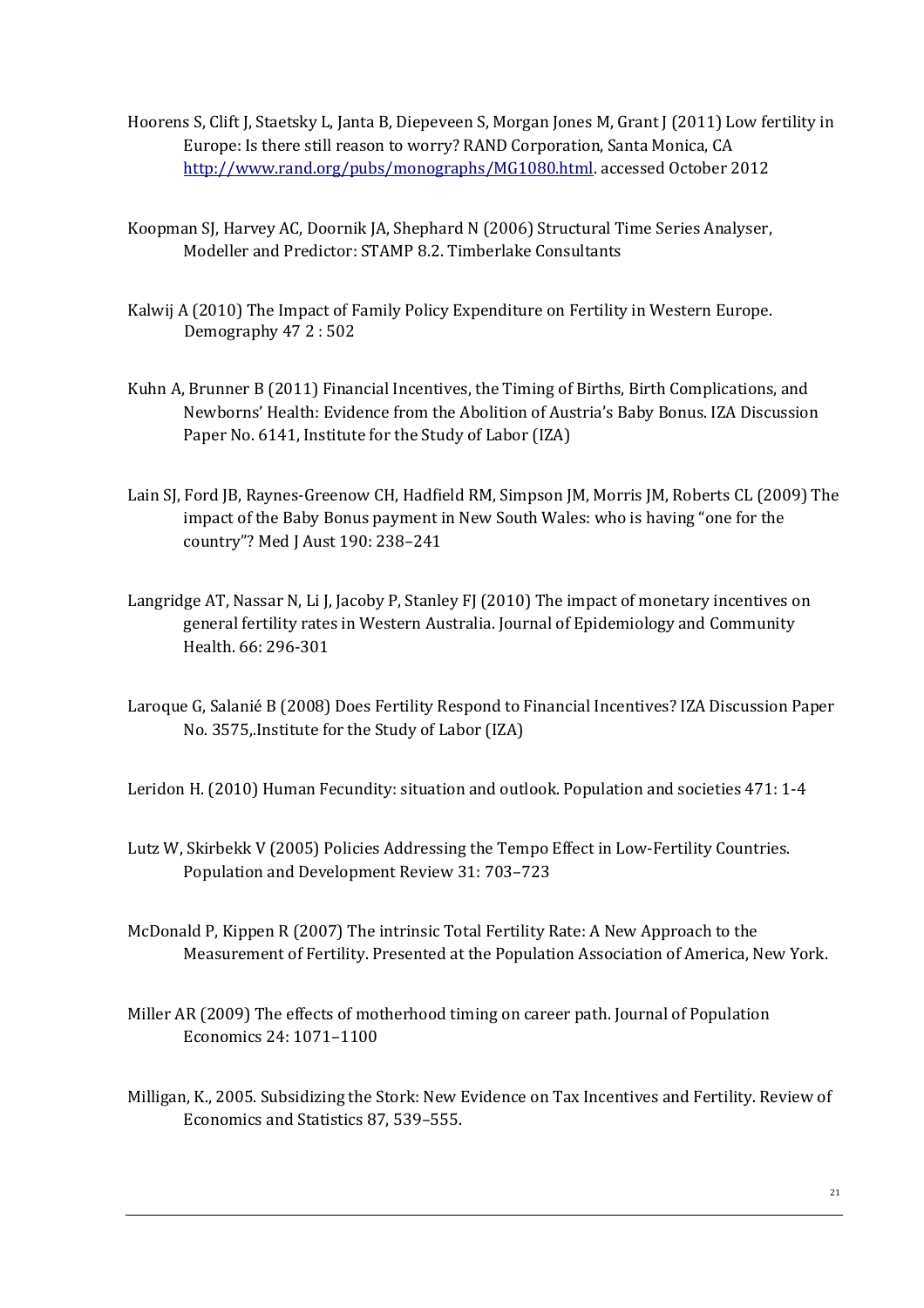- Neugart M, Ohlsson H (2012) Economic incentives and the timing of births: evidence from the German parental benefit reform of 2007. Journal of Population Economics 26: 87–108
- Nimwegen van N, Erf van der R, Nimwegen van N, Erf van der RF, Heering EL (2009) The demographic situation in the European Union. In: Social Situation Observatory Demography Monitor 2008: demographic trends, socioeconomic impacts and policy implications in the European Union: final report. pp 25–69
- Parr N, Guest R (2011) The contribution of increases in family benefits to Australia's early 21stcentury fertility increase: An empirical analysis. Demographic Research 25: 215–244
- Risse L (2010) "…And one for the country" The effect of the baby bonus on Australian women's childbearing intentions. Journal of Population Research 27: 213–240
- Robson SJ, Tan WS, Adeyemi A, Dear KBG (2009) Estimating the rate of cesarean section by maternal request: anonymous survey of obstetricians in Australia. Birth 36: 208–212
- Sinclair S, Boymal J, De Silva A (2012) A Re-Appraisal of the Fertility Response to the Australian Baby Bonus. Economic Record 88: 78–87
- Sobotka T (2003) Tempo-quantum and period-cohort interplay in fertility changes in Europe. Demographic Research 8: 151–214
- Tamm M (2009) The Impact of a Large Parental Leave Benefit Reform on the Timing of Birth around the Day of Implementation (Ruhr Economic Paper No. 0098). Rheinisch-Westfälisches Institut für Wirtschaftsforschung, Ruhr-Universität Bochum, Universität Dortmund, Universität Duisburg-Essen.
- Testa MR, Sobotka T, Morgan SP (2011) Reproductive decision-making: towards improved theoretical, methodologocal and empirical approaches. Vienna Yearbook of Population Research 9: 1–9
- Thévenon O, Gauthier AH (2011) Family policies in developed countries: a "fertility-booster" with side-effects. Community, Work & Family 14: 197–216
- Thévenon O, Luci A (2012) The impact of family policy packages on fertility trends in developed countries. Université Paris1 Panthéon-Sorbonne (Post-Print and Working Papers), HAL
- Weston R, Qu L, Parker R, Alexander M (2004) "It's not for lack of wanting kids…" A report on the Fertility Decision Making Project Australian Institute of Family Studies Research report no.11 http://www.aifs.gov.au/institute/pubs/resreport11/main.html.accessed July 2012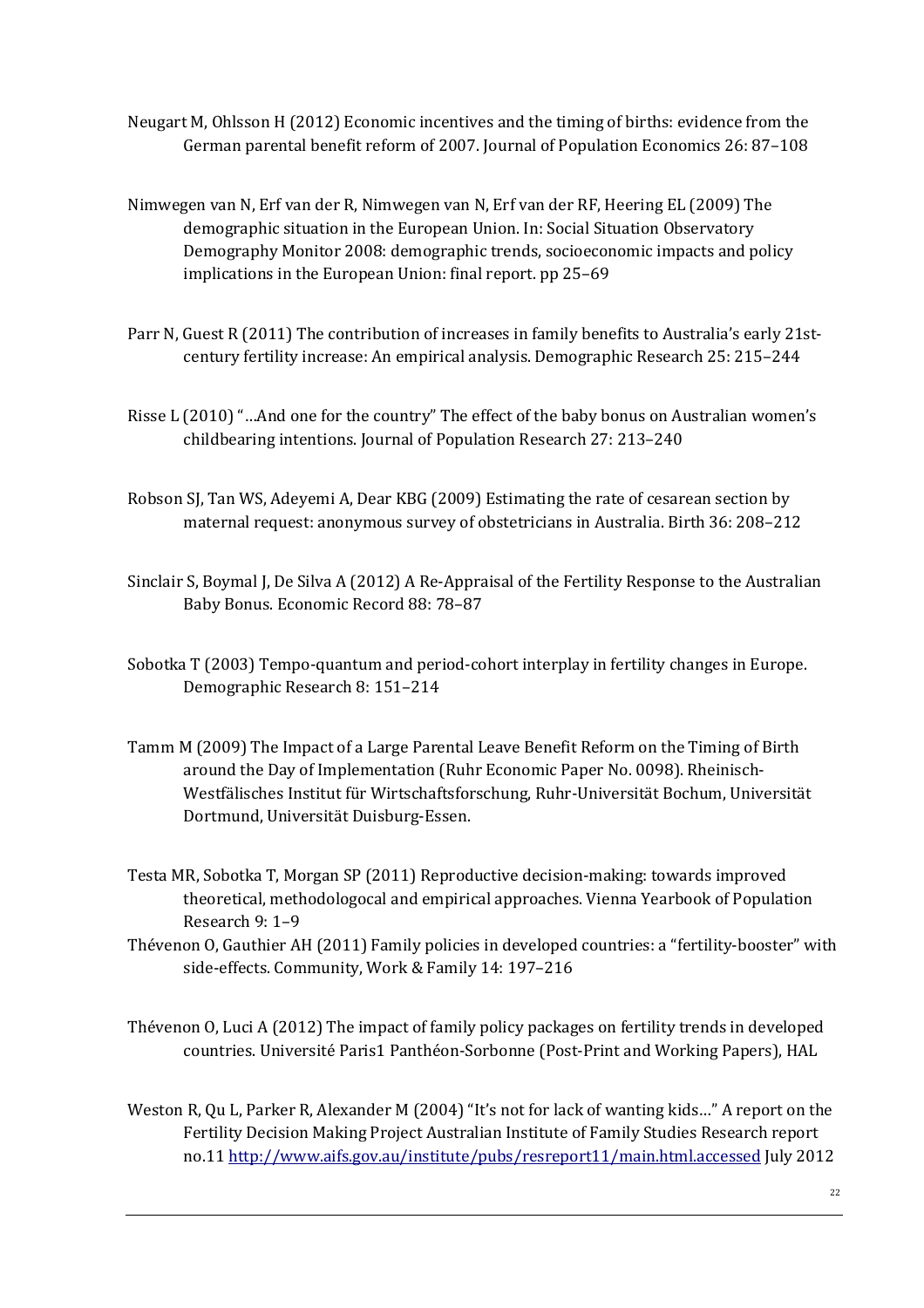## Wooden,M. and Watson,N (2007), The HILDA Survey and its contributions to Economic Social

Research (So Far) , Economic record 83 (261), 208-31

| Age specific birth rate (ASBR)                                                                                                                                                        | ASBR < 19          |              | <b>ASBR 20-24</b> |                                                                                 | <b>ASBR 25-29</b> |                  | ASBR 30-34 |           | ASBR 35-39 |              | <b>ASBR 40-44</b> |              |
|---------------------------------------------------------------------------------------------------------------------------------------------------------------------------------------|--------------------|--------------|-------------------|---------------------------------------------------------------------------------|-------------------|------------------|------------|-----------|------------|--------------|-------------------|--------------|
| (births per 1,000 females of given                                                                                                                                                    | Model 1            | Model 2      |                   | Model 1 Model 2 Model 1 Model 2 Model 1 Model 2 Model 1 Model 2 Model 1 Model 2 |                   |                  |            |           |            |              |                   |              |
| age category)                                                                                                                                                                         |                    |              |                   |                                                                                 |                   |                  |            |           |            |              |                   |              |
| Monthly                                                                                                                                                                               |                    |              |                   |                                                                                 |                   |                  |            |           |            |              |                   |              |
| Dependent variable                                                                                                                                                                    | $Co\text{-eff}(p)$ |              |                   |                                                                                 |                   |                  |            |           |            |              |                   |              |
| Outlier 2004(6)                                                                                                                                                                       | 0.02               | x            | $-0.43**$         | $-0.46**$                                                                       | $-0.07$           | $\mathsf{x}$     | $-0.43$ x  |           | $-0.39**$  | $-0.31$      | $-0.05$           | $\mathbf{x}$ |
|                                                                                                                                                                                       | (0.8)              |              | (0.04)            | (0.01)                                                                          | (0.80)            |                  | (0.12)     |           | (0.04)     | (0.13)       | (0.46)            |              |
| Outlier 2004(7)                                                                                                                                                                       | $-0.09$            | $\mathsf{x}$ | $-0.01$           | x                                                                               | 0.08              | x                | $0.54*$    | $0.69**$  | $0.47***$  | $0.36*$      | $0.12*$           | 0.10         |
|                                                                                                                                                                                       | (0.25)             |              | (0.95)            |                                                                                 | (0.77)            |                  | (0.05)     | (0.03)    | (0.01)     | (0.08)       | (0.06)            | (0.18)       |
| Outlier 2006(6)                                                                                                                                                                       | 0.01               | X            | $-0.05$           | x                                                                               | 0.08              | x                | $-0.18$    | x         | $-0.10$    | x            | $-0.00$           | x            |
|                                                                                                                                                                                       | (0.88)             |              | (0.79)            |                                                                                 | (0.78)            |                  | (0.52)     |           | (0.60)     |              | (0.93)            |              |
| Outlier 2006(7)                                                                                                                                                                       | $-0.07$            | X            | 0.04              | x                                                                               | 0.18              | $\boldsymbol{x}$ | 0.40       | x         | 0.06       | x            | $0.13***$         | 0.12         |
|                                                                                                                                                                                       | (0.38)             |              | (0.81)            |                                                                                 | (0.55)            |                  | (0.16)     |           | (0.75)     |              | (0.04)            | (0.10)       |
| Outlier 2006(12)                                                                                                                                                                      | 0.02               | X            |                   |                                                                                 |                   |                  |            |           |            |              |                   |              |
|                                                                                                                                                                                       | (0.79)             |              | <b>NA</b>         |                                                                                 | <b>NA</b>         |                  | <b>NA</b>  |           | <b>NA</b>  |              | <b>NA</b>         |              |
| Outlier 2007(1)                                                                                                                                                                       | $-0.09$            | $\mathsf{x}$ |                   |                                                                                 |                   |                  |            |           |            |              |                   |              |
|                                                                                                                                                                                       | (.26)              |              | <b>NA</b>         |                                                                                 | <b>NA</b>         |                  | NA         |           | <b>NA</b>  |              | <b>NA</b>         |              |
| Level break 2005(3)                                                                                                                                                                   | $-0.008$           | X            | $0.18*$           | $0.18***$                                                                       | $0.42***$         | $0.40***$        | $0.43**$   | $0.40***$ | $0.45***$  | $0.45***$    | $0.06**$          | 0.02         |
|                                                                                                                                                                                       | (0.87)             |              | (0.08)            | (0.01)                                                                          | (0.00)            | (0.00)           | (0.01)     | (0.00)    | (0.00)     | (0.00)       | (0.01)            | (0.34)       |
|                                                                                                                                                                                       |                    |              |                   |                                                                                 |                   |                  |            |           |            |              |                   |              |
| Slope break 2006(1)                                                                                                                                                                   | 0.01               | x            | $0.02***$         | $0.01***$                                                                       | $0.02**$          | 0.01             | $-0.00$    | X         | $0.01*$    | 0.01         | $0.006***$        | $0.004***$   |
|                                                                                                                                                                                       | (0.72)             |              | (0.00)            | (0.00)                                                                          | (0.04)            | (.19)            | (0.63)     |           | (0.09)     | (0.11)       | (0.00)            | (0.00)       |
|                                                                                                                                                                                       |                    |              |                   |                                                                                 |                   |                  |            |           |            |              |                   |              |
| Slope Break 2008(1)                                                                                                                                                                   | 0.003              | x            | $-0.02$           | x                                                                               | $-0.03$           | x                | $-0.03*$   | $-0.03$   | $-0.04***$ | $-0.03*$     | 0.00              | x            |
|                                                                                                                                                                                       | (0.66)             |              | (0.24)            |                                                                                 | (0.20)            |                  | (0.09)     | (0.32)    | (0.00)     | (0.07)       | (0.49)            |              |
|                                                                                                                                                                                       |                    |              |                   |                                                                                 |                   |                  |            |           |            |              |                   |              |
| Consumer sentiment index Victoria <sup>a</sup>                                                                                                                                        |                    | $-0.002*$    |                   | x                                                                               |                   | $-0.01***$       |            | x         |            | x            |                   | $0.001**$    |
|                                                                                                                                                                                       |                    | (0.05)       |                   |                                                                                 |                   | (00)             |            |           |            |              |                   | (0.04)       |
| Victorian Female Unemployment <sup>a</sup>                                                                                                                                            |                    | x            |                   | x                                                                               |                   | x                |            | x         |            | x            |                   | X            |
| Female Participation rate <sup>a</sup>                                                                                                                                                |                    | x            |                   | $0.06*$                                                                         |                   | x                |            | x         |            | $\mathbf{x}$ |                   | x            |
|                                                                                                                                                                                       |                    |              |                   | (0.07)                                                                          |                   |                  |            |           |            |              |                   |              |
| Male unemployment rate <sup>a</sup>                                                                                                                                                   |                    |              |                   |                                                                                 |                   |                  |            |           |            |              |                   |              |
| Normality                                                                                                                                                                             | $\overline{2}$     | x<br>2.01    | 0.52              | x<br>1.54                                                                       | 0.93              | x<br>1.16        | 1.98       | x<br>3.07 | 15.83      | x<br>6.74    | 2.31              | x<br>3.23    |
|                                                                                                                                                                                       | 0.505              | 0.7          | 0.72              | 0.64                                                                            | 0.59              | 0.85             | 1.64       | 1.01      | 2.1        | 1.69         | 1.63              | 1.47         |
| Heteroskedasticity (2 sided F test) <sup>b</sup>                                                                                                                                      | H(96)              | H(40)        | H (96)            | H(40)                                                                           | H (96)            | H(40)            | H(96)      | H(40)     | H(96)      | H(40)        | H(96)             | H(40)        |
| Durbin-Watson statistic                                                                                                                                                               | 1.91               | 2.22         | 1.91              | 1.89                                                                            | 1.77              | 1.78             | 1.92       | 2.07      | 1.91       | 1.99         | 2.16              | 2.33         |
| Portmanteau Box-Ljung Q-statistic                                                                                                                                                     | 25.11              | 18.15        | 19.81             | 29.48                                                                           | 28.71             | 25.64            | 36.16      | 31.29     | 22.18      | 31.96        | 28.65             | 29.32        |
| $R^2$                                                                                                                                                                                 |                    |              |                   |                                                                                 |                   |                  |            |           |            |              |                   |              |
|                                                                                                                                                                                       | 0.45               | 0.58         | 0.48              | 0.58                                                                            | 0.43              | 0.5              | 0.48       | 0.56      | 0.53       | 0.6          | 0.59              | 0.67         |
| * The critical value for the Normality test (where null corresponds to normality) is $5.99$ ( $c^2$ <sub>2</sub> ; Koopmans                                                           |                    |              |                   |                                                                                 |                   |                  |            |           |            |              |                   |              |
| et al 2006, page 201) thus indicating the residuals are normally distributed. The p-value for Durbin<br>Watson is 0.41 which indicates autocorrelation is not present (Harvey, 1990). |                    |              |                   |                                                                                 |                   |                  |            |           |            |              |                   |              |
| <sup>a</sup> all explanatory variables are lagged 12 months                                                                                                                           |                    |              |                   |                                                                                 |                   |                  |            |           |            |              |                   |              |
| <sup>b</sup> Value in brackets indicates the degrees of freedom for the different models.                                                                                             |                    |              |                   |                                                                                 |                   |                  |            |           |            |              |                   |              |
| * p=0.10; ** p=0.05; *** p=0.001                                                                                                                                                      |                    |              |                   |                                                                                 |                   |                  |            |           |            |              |                   |              |
|                                                                                                                                                                                       |                    |              |                   |                                                                                 |                   |                  |            |           |            |              |                   |              |
|                                                                                                                                                                                       |                    |              |                   |                                                                                 |                   |                  |            |           |            |              |                   |              |

## APPENDIX – RESULTS ECONOMIC CONTROL VARIABLES